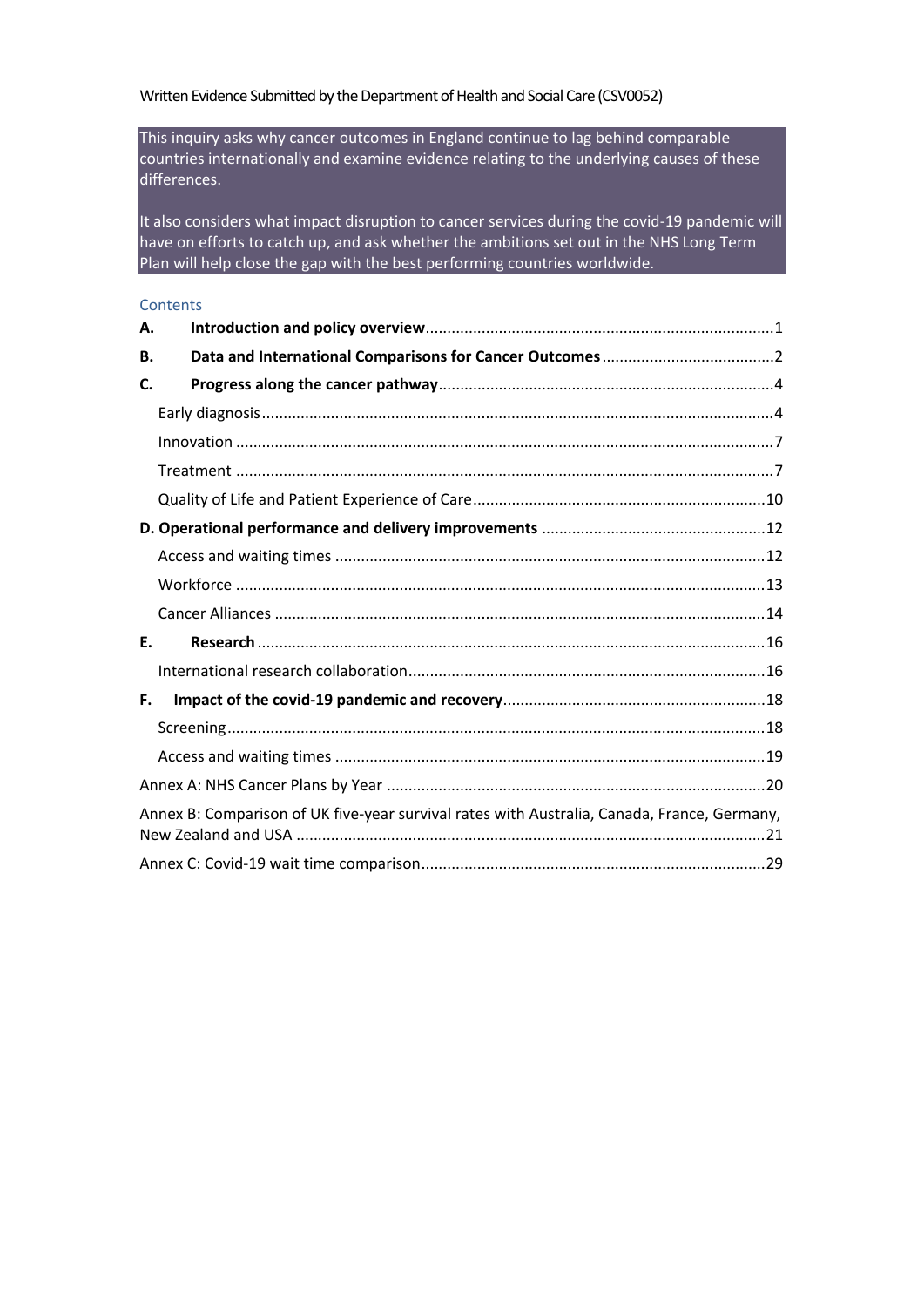## <span id="page-1-0"></span>**A. Introduction and policy overview**

- 1. Based on the latest data available up to 2017, one-year survival rates for all cancers combined are at a record high in the UK. Between 2003 and 2018, the one-year survival for all cancers combined increased from 63.6% to 73.9%. Between 2003 and 2014, the five-year survival for all cancer combined increased from 45.7% to 54.6%<sup>1</sup>
- 2. The Government is committed to improving cancer survival and outcomes. To support this, NHS Long Term Plan (January 2019) has set out ambitions that, by 2028:
	- the proportion of cancers diagnosed at stages 1 and 2 will rise from around 54% now to 75% of cancer patients; and
	- 55,000 more people each year will survive their cancer for at least five years after diagnosis.
- 3. The NHS Long Term Plan sets out a series of commitments to support this ambition. It focuses primarily on fast and early diagnosis: raising greater awareness of symptoms of cancer, lowering the threshold for referral by GPs, accelerating access to diagnosis and treatment and maximise the number of cancers that we identify through screening.
- 4. This builds on earlier national cancer plans see Table 1 in Annex A. Cancer has been a priority for successive governments since the first national guidance was published in 1995.
- 5. Throughout the Covid-19 pandemic, cancer services continued to be a priority for the NHS. Thanks to the huge effort of the people working in the NHS, 95% of people started treatment within a month of diagnosis. Between March 2020 and June 2021, there were 2.91 million urgent referrals and over 715,000 people received cancer treatment.
- 6. Nonetheless, NHSEI estimate that up to 36,000 fewer people than expected started cancer treatment during this period, and delays in treatment for some patients means there is a backlog to recover. It is too early to know what the impact has been on mortality and on longer term outcomes such as the early diagnosis ambition.

<sup>&</sup>lt;sup>1</sup> Years quoted are years of diagnosis. Source: ONS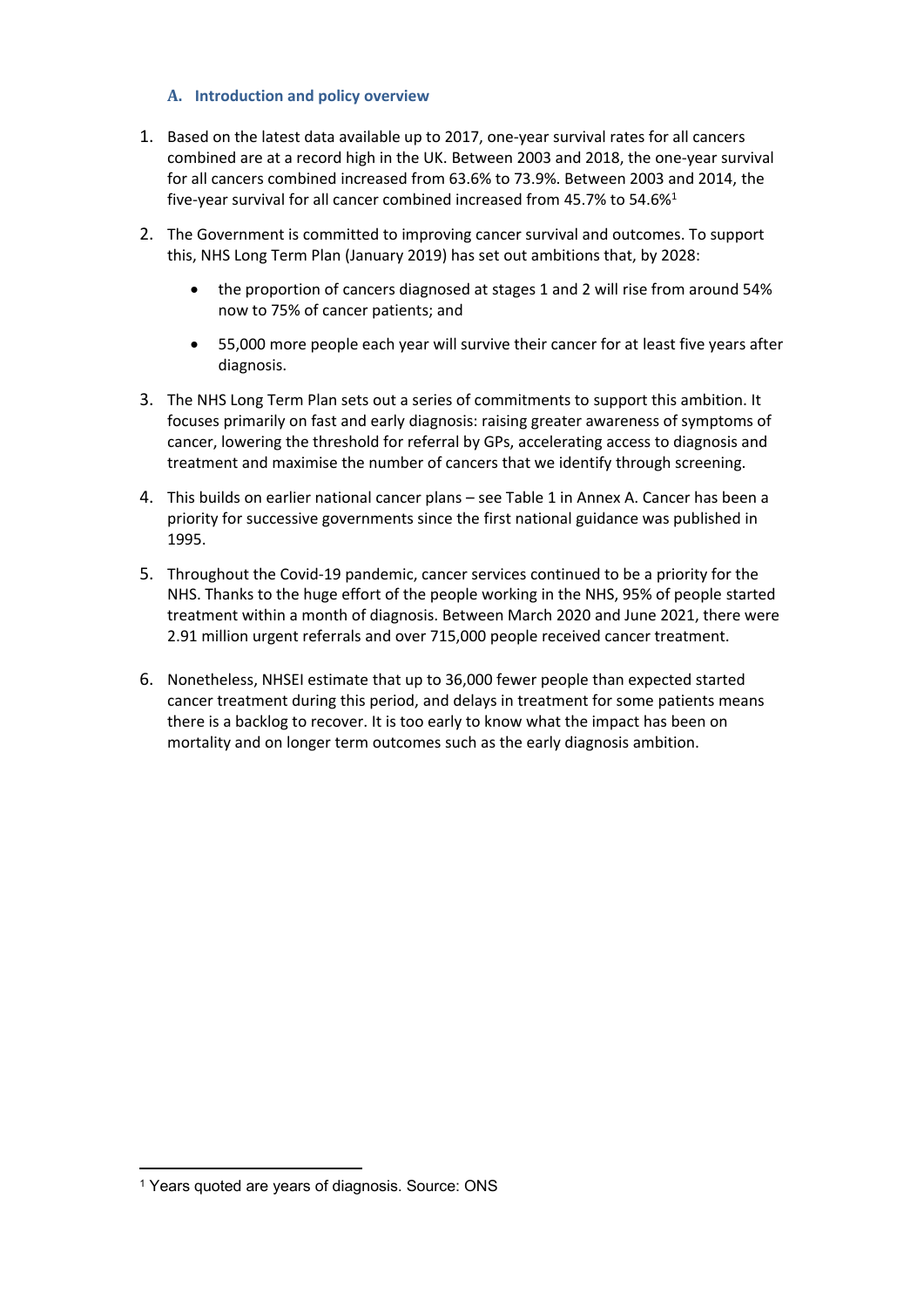## <span id="page-2-0"></span>**B. Data and International Comparisons for Cancer Outcomes**

- 7. The CONCORD<sup>2</sup> study considered a wide range of cancers for 71 countries, including 31 from Europe. This study was used to design the Long Term Plan survival ambition, to match the best survival rates in Europe. The Concord study covers a wider range of cancers (18 in total) and countries for the same period than the International Cancer Benchmarking Partnership (ICBP).
- 8. Cancer survival in the UK has historically lagged behind the best performing countries in Europe and the world. The CONCORD data confirms survival in the UK being comparatively low in the cancers covered in ICBP, but also reveals a more differentiated picture.
- 9. The CONCORD data shows a differentiated picture across different tumour sites. For example, comparing performance across the European countries in 2010-14, UK survival is in the top third for:
	- Acute lymphoma in childhood  $(4<sup>th</sup>$  out of 28 countries with data for this cancer)
	- $\bullet$  Melanoma (7<sup>th</sup> / 28)

10. UK survival in the top 10 for:

- Rectum  $(10^{\text{th}} / 28)$
- $\bullet$  Oesophagus (10<sup>th</sup> / 27)
- 11. However, UK survival is in the bottom third for:
	- Adult brain cancer  $(20<sup>th</sup> / 27)$
	- $\bullet$  Ovary (22<sup>nd</sup>/ 28)
	- Pancreas  $(20<sup>th</sup>/27)$
	- $\bullet$  Lung (21st/28)
	- $\bullet$  Stomach (24<sup>th</sup>/28)
- 12. Annex B sets out further analysis of the CONCORD data. It shows that the UK has been making significant improvements in reducing this gap.
- 13. When looking at how the UK compares with Australia, Canada, France, Germany, New Zealand, and USA as an illustrative selection of high-performing, similarly developed countries, we can see that:
	- In 2000-04, the UK had the lowest five-year net survival rate among these countries for ten of the 18 cancer "types", which reduced to nine of those cancers in 2010-14
	- The UK had the highest improvement over the study period (in terms of percentage point survival increase) for ten of the 18 cancer "types"; and our improvement was at least 3 percentage points for each of the 18 "types"
	- The UK improved its ranking for six of the 18 cancer "types", and
	- The UK's ranking for survival with acute lymphoblastic leukaemia among children went from 6th in 2000-04 to 2<sup>nd</sup>
- 14. Some caution is needed in relying on these international comparisons to measure the current performance of the system. The time lag in getting the data means, for example,

<sup>2</sup> *Global surveillance of trends in cancer survival 2000–14 (CONCORD-3): analysis of individual records for 37 513 025 patients diagnosed with one of 18 cancers from 322 population-based registries in 71 countries*, available at https://www.thelancet.com/journals/lancet/article/PIIS0140-6736(17)33326-3/fulltext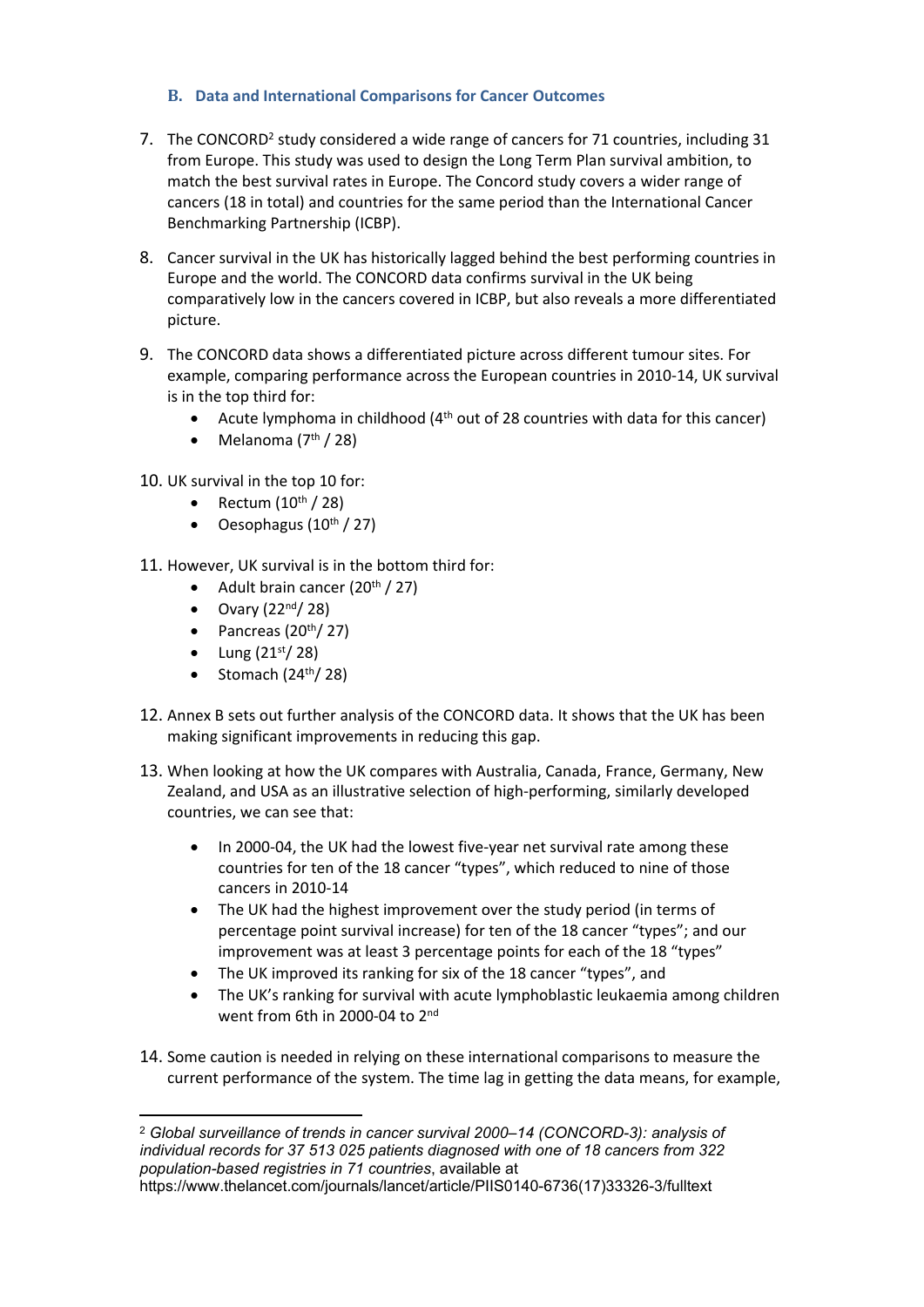that the latest results do not reflect recent advances in the last six to seven years – and so, for example, predates action being taken under the Long Term Plan. In terms of data collection, there are different regional practices and variation in data completeness, e.g. often regional rather than national data is compared. Nonetheless, the results can be useful as a long-term benchmark.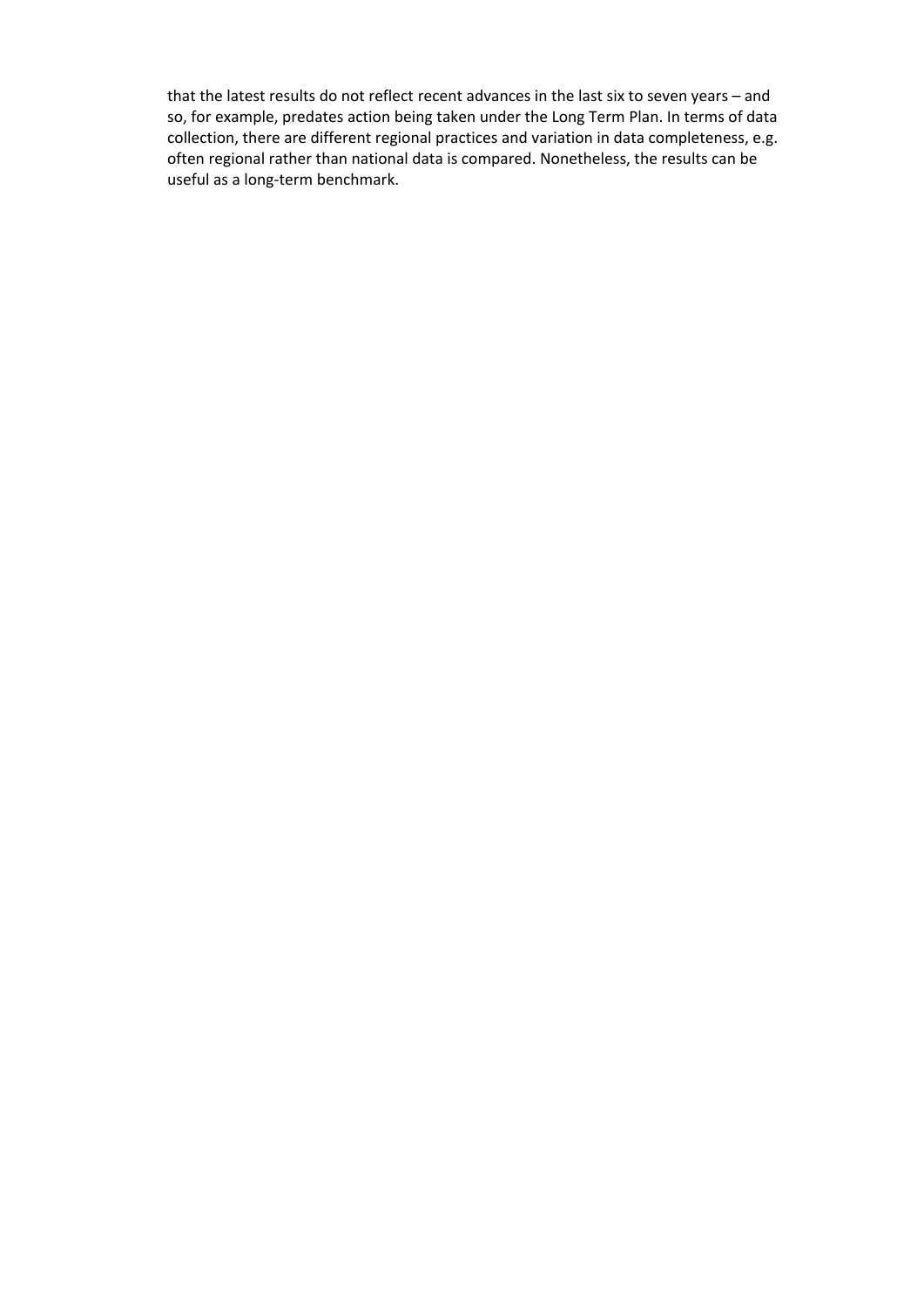### <span id="page-4-0"></span>**C. Progress along the cancer pathway**

15. This section sets out how different areas of the cancer pathway, that relate directly to patient experience and care, are moving forward to improve cancer outcomes. Through this section we will look at how implementing the NHS Long Term Plan will improve early diagnosis (including screening), treatment, and quality of life and patient experience of care and therefore cancer outcomes.

## <span id="page-4-1"></span>**Early diagnosis**

- 16. In 2019, the NHS Long Term Plan for the first time set a challenging ambition to increase the number of cancers diagnosed at Stage 1 and 2 from around 55% now to 75% by 2028. Many of the Long Term Plan commitments focus on activities to increase early diagnosis (and therefore survival rates).
- 17. This ambition was intentionally set at a stretching level. Achieving it requires material progress in all the Long Term Plan activities, as well as successful innovation. The Covid-19 pandemic has made this ambition even more difficult because of the additional pressure put on it as the NHS as they seek to recover from the pandemic. It is likely that progress in reaching the early diagnosis 2028 ambition will be impacted by the Covid-19 pandemic, but it is too early to assess the extent of that.
- 18. Progress continues towards achieving that ambition across a number of areas. Maximising the number of cancers identified through screening and modernising our cancer screening programmes is a vital part of improving cancer outcomes, by detecting cancer at an earlier, more treatable stage. This focuses on improving uptake and accuracy.
- 19. England has national cancer screening programmes for bowel, breast and cervical cancer with robust quality assurance processes and data links with cancer registries. They are some of the largest, most rigorous of their kind in the world and prevent thousands of deaths every year:
	- The NHS Bowel Cancer Screening Programme invites 4.6 million and prevents approximately 2,500 deaths from bowel cancer every year.
	- The NHS Breast Cancer Screening Programme invites 1.9 million. detects 20,000 breast cancers and prevents approximately 1,300 deaths from breast cancer every year.
	- The NHS Cervical Cancer Screening Programme invites 4.6 million and prevents approximately 4,500 deaths from cervical cancer every year.
- 20. We have committed in the NHS Long Term Plan to further extend screening in England. One of the measures in the plan that has already been delivered ahead of target is the introduction of the use of Human Papillomavirus (HPV) as a primary screen for cervical cancer, completed in 2019. Testing for HPV more accurately predicts the presence of abnormal cells that may become cancerous, therefore making the cervical screening offer more effective.
- 21. The Long Term Plan objective to modernise the Bowel Cancer Screening Programme is also progressing with home faecal immunological testing kits (FIT) being introduced in 2019, and the extension of screening to those aged 50 years and older is underway.
- 22. UK National Screening Committee ([UK](http://www.screening.nhs.uk/uknsc) [NSC\)](http://www.screening.nhs.uk/uknsc) provides independent expert scientific advice to ministers and the NHS on all matters related to screening. For example, to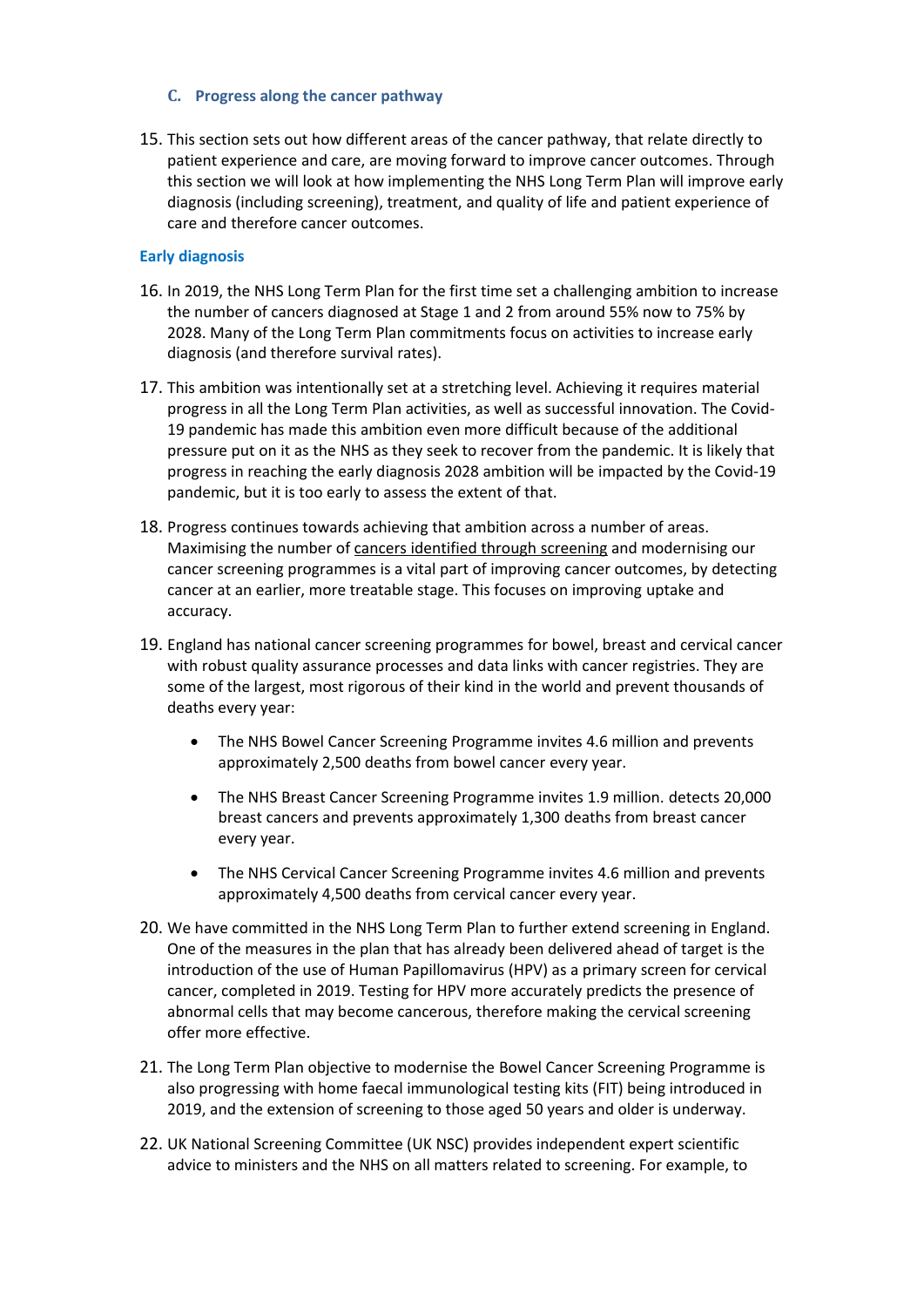increase take up, the UK NSC is currently exploring the potential of self-sampling within the cervical screening programme so that those that may not normally attend can participate in screening from their own homes. The UK NSC is also looking at the use of genomics and risk scores to more accurately predict who is the most at risk of cancer so that they can be more effectively targeted for screening.

- 23. Rapid Diagnostic Centres pathways bring together the latest diagnostic equipment and expertise, focusing on diagnosing cancers where patients often present with non-specific symptoms and may go to see their GP many times before being sent for appropriate tests. As at summer 2021, there were 102 live Rapid Diagnostic Centres pathways across hospitals in England, with a further 98 pathways in development. This is up from 12 in March 2020.
- 24. Targeted Lung Health Checks projects are running in parts of the country with the highest rates of mortality from lung cancer. People aged 55-74 and who have ever smoked are offered a free lung health check closer to where they live for example at a local supermarket. They may then have a lung cancer screening scan if the check shows they need it. Pilot schemes in Manchester and Liverpool showed positive results: in Manchester, there was an almost five-fold reduction in stage 4 disease, with 80% of cancers diagnosed at an early stage. Once rolled out nationally, the programme is expected to diagnose around 7,700 additional cancers at an early stage each year. The expansion of Targeted Lung Health Checks is continuing at pace but the Government recognises there is much to be done to reach a full national rollout – including sufficient diagnostic capacity and workforce is in place. In addition, referrals have remained lower than usual in part due to the overlap between lung cancer symptoms and COVID symptoms.
- 25. It is crucial that we continue to encourage people to see their GP if they have any worrying symptoms that could be cancer. This message is a core part of the joint NHSE and PHE "Help Us, Help You Accessing NHS Services" campaign, which seeks to address the barriers that are deterring patients from accessing the NHS. There were three cancer elements of the campaign: general symptoms (launched in October 2020), abdominal symptoms (including potential gynaecological cancers, launched in November), and lung cancer (launched in early 2021). The campaign messages are shown across a range of communication channels including TV advertising, social media and regional press. There has been an increase in referral numbers after each phase of the campaign. Starting from 16 August 2021, an abdominal/urological cancer (e.g. kidney, bladder) campaign and the lung campaign are running concurrently. The Help Us Help You campaigns have communications targeted to reach the appropriate audiences, such as Black, Asian and Minority Ethnic (BAME) groups.
- 26. Despite concerns, patients have been able to continue to receive care in general practice. The way GP services are delivered changed during the pandemic, such as triaging of patients and offering more remote consultations – but general practice is open and busy, and patients should continue to access services for diagnosis and treatment. The Government and NHSEI continue to support general practice to maintain and improve access to care for patients, learning lessons to ensure the NHS provides safe high quality care.
- 27. Community Diagnostic Hubs (CDH) have been established that improve the speed and capacity of diagnostic services. The roll out of CDHs will ensure diagnostic services achieve better patient outcomes, deliver an improved patient experience, provide additional capacity to enable the service to meet growing demand, and provide opportunities to improve productivity.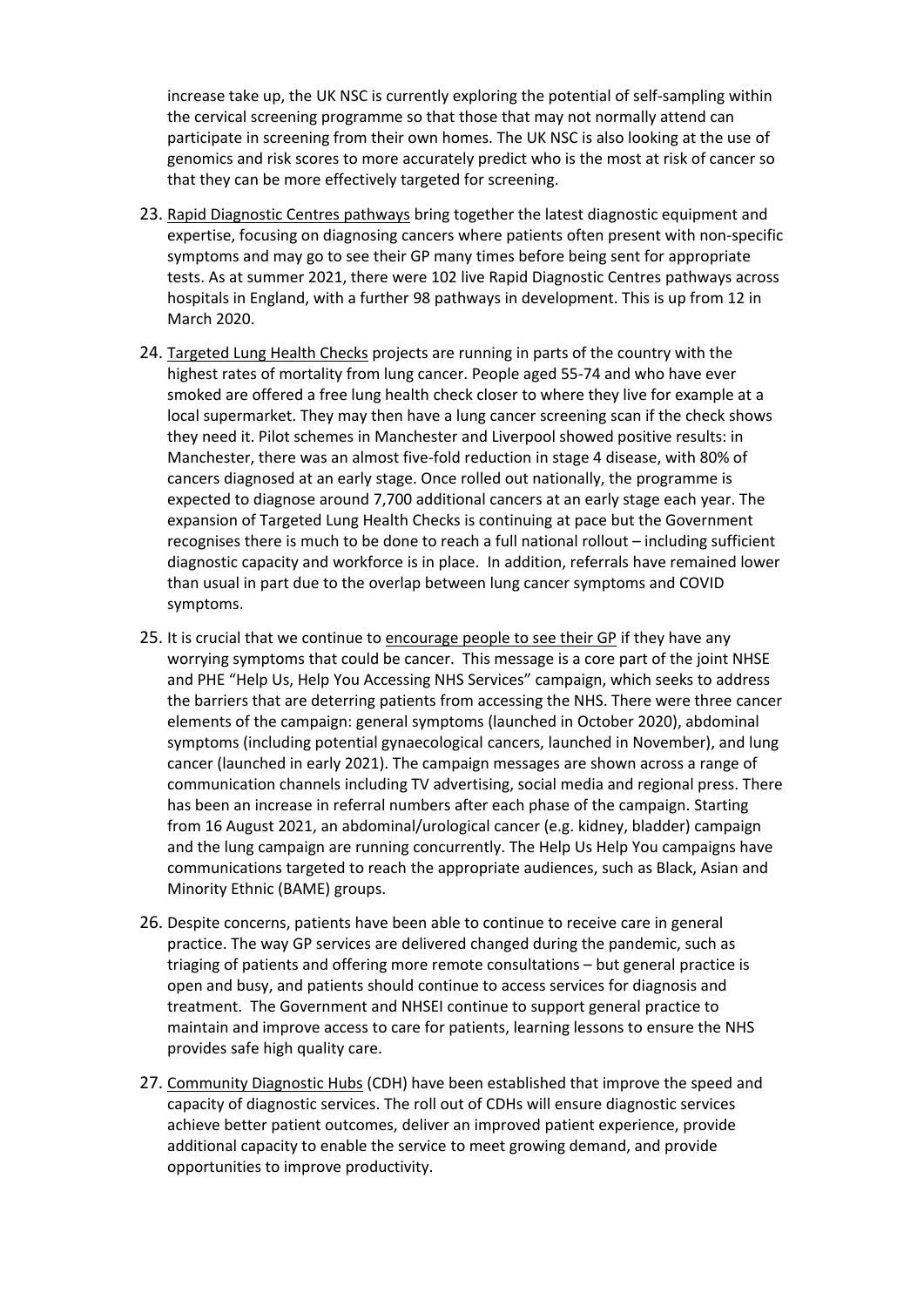- 28. Sustained investment in diagnostic equipment is essential to the early diagnosis ambition. In September 2019 the Government announced funding of £200m for new equipment to drive earlier diagnosis of cancer and improve survival, replacing outdated MRI machines, CT scans and breast screening equipment with cutting edge technology. The new machines are "AI-enabled" to keep pace with future advances in technology, which allow tasks now done by humans to be done by computer.
- 29. 292 diagnostic assets have been ordered across 94 Trusts. So far, 237 (81%) of the 292 assets have been installed and/or delivered to the Trust. The remaining 55 are at various stages between order and installation.
- 30. NICE updated referral guidelines for suspected cancer published in June 2015 could save about 5,000 lives a year with GPs urged to think of cancer sooner and lower the referral threshold for tests<sup>3</sup>.
- 31. Sustained investment in the cancer workforce is also essential to reaching the earlier diagnosis ambition. The cancer workforce plan is outlined in paragraphs 76-83.
- 32. Another challenge being tackled is the variation in the stage at which cancers are diagnosed between geographic locations, ethnicities, genders and across sociodemographic factors. For example, research shows that 25% of Black African women and 22% of Black Caribbean women were diagnosed with late-stage breast cancer, compared with only 13% of White British women<sup>4</sup>.

#### <span id="page-6-0"></span>**Innovation**

- 33. Successful innovation is critical role to achieving our Long Term Plan ambition for early diagnosis.
- 34. The Long Term Plan commits NHSEI to speeding up the path from innovation to business-as-usual, spreading proven new techniques and technologies and reducing variation. New investment is intended to ensure the next generation of treatments are implemented rapidly across the NHS.
- 35. In March 2021, in partnership with the SBRI Healthcare Programme, NHSEI launched an open call for innovation in cancer care, with a budget of £15m. The competition will bring new and existing cancer care innovations to the NHS frontline to support early detection and diagnosis and the diagnostic efficiency of cancer services.
- 36. Part of the ambition on early diagnosis will be achieved by new technologies, several of which are already being trialled in the NHS and others which are currently under consideration. Examples of new technologies already being trialled include cytosponge, which will save lives and diagnose early pre-cancerous conditions of the stomach and oesophagus, and colon capsule endoscopy cameras to diagnose bowel cancer. There is also the potential for the Faecal Immunochemical Test (FIT), currently used as the home testing kit in the NHS Bowel Cancer Screening Programme, to be used for symptomatic patients in primary care or patients on surveillance for previous cancers or precancerous polyps. NHS England is also supporting Grail's Galleri trial, where studies have shown the ability to detect multiple types of cancers through a single blood test. The main trial has now started.

<sup>3</sup> <https://www.nice.org.uk/guidance/ng12>

<sup>.</sup> <sup>4</sup> Møller H., Henson K., Lüchtenborg M. Short-term breast cancer survival in relation to ethnicity, stage, grade and receptor status: national cohort study in England. *Br J Cancer.* 2016;115:1408–1415.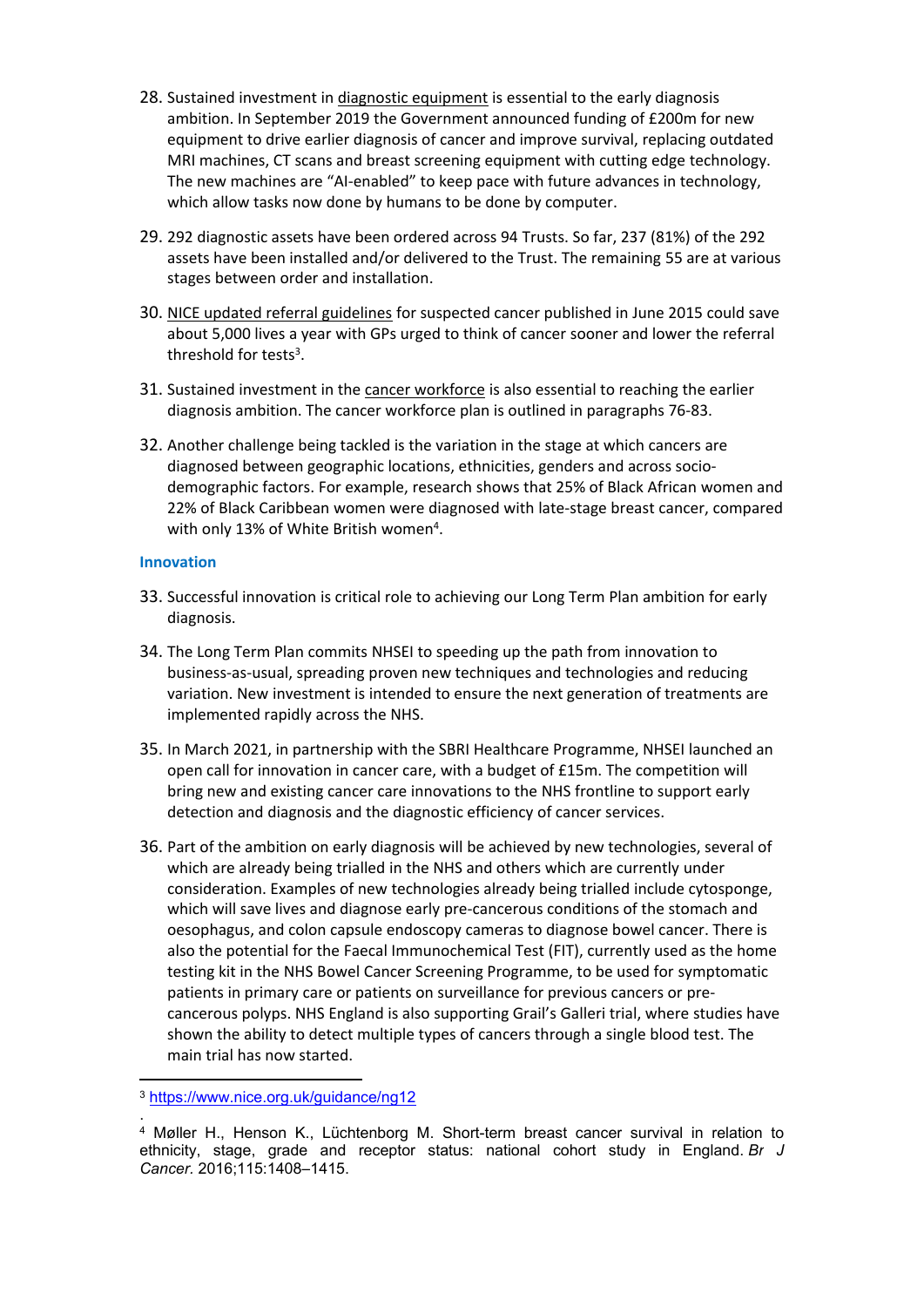#### <span id="page-7-0"></span>**Treatment**

37. Access to the optimal treatment for cancers is another critical aspect in improving cancer outcomes. The NHSEI cancer programme is focused on radiotherapy, genomics and molecular diagnostics, reducing unwarranted variation in treatment, and children & young person's services. In addition, the Cancer Drugs Fund is improving outcomes.

#### *Radiotherapy*

- 38. Eleven Radiotherapy Networks were established across the country in 2019/20 following consultation to spearhead implementation of the revised Radiotherapy Service Specification. Networks are driving improvements through greater workforce resilience and increased access to specialist skills and knowledge, ensuring all patients can access the very best treatment regardless of where they live.
- 39. NHSEI invested £130m to fund the modernisation of radiotherapy across England. This has ensured that older linear accelerators (LINACs - radiotherapy machines) being used by hospitals have been upgraded or replaced, giving cancer patients access to the latest leading-edge technology regardless of where they live. Over 80 machines have been replaced or upgraded.
- 40. Recent advances in radiotherapy using cutting-edge imaging and computing technology have helped target radiation doses at cancer cells more precisely. As a result, they enable better outcomes, with improved quality of life for patients and reduced NHS costs in the long term, through patients experiencing fewer side effects.
- 41. In addition, NHSEI is supporting providers to accelerate the delivery of stereotactic ablative body radiotherapy (SABR) for non-small cell lung cancer and oligometastatic indications, starting with the treatment of non-small cell lung cancer as this is, in some cases, an alternative to surgical resection. Specialised commissioners have recurrently allocated £12m to support providers to deliver SABR.
- 42. Proton beam therapy is a type of radiotherapy which treats specific types of cancer by precisely targeting tumours close to a critical part of the body such as the brain or spinal cord, reducing the damage to surrounding healthy tissues and vital organs. Following a £250m investment into proton beam therapy facilities at The Christie Hospital in Manchester and UCLH in London, 486 patients had started proton beam therapy at The Christie by March 2021 and UCLH will start to treat patients in late summer 2021.

#### *Cancer Drugs Fund*

- 43. The Cancer Drugs Fund, initially set up in October 2010, is worth £340million per year. It has provided access to promising new medicines for over 64,000 cancer patients and is now routinely delivering faster access to cancer drugs – up to 8 months faster in some cases.
- 44. This fund allows NICE to recommend the most promising new cancer drugs for use where there is too much uncertainty to recommend routine funding.
- 45. Further evidence is then collected on the drug for a defined period of time that is then considered by NICE in determining whether the drug can be recommended for routine NHS funding. Where NICE recommends a cancer drug in draft guidance, it is eligible for funding through the Cancer Drugs Fund from the point of NICE's draft recommendation.
- 46. For example, in September 2018, NHSE/I announced that NHS patients will benefit from Europe's first full access deal on breakthrough CAR-T therapy (a chimeric antigen receptor T-cell). NHS England's commercial deal with the manufacturer Novartis means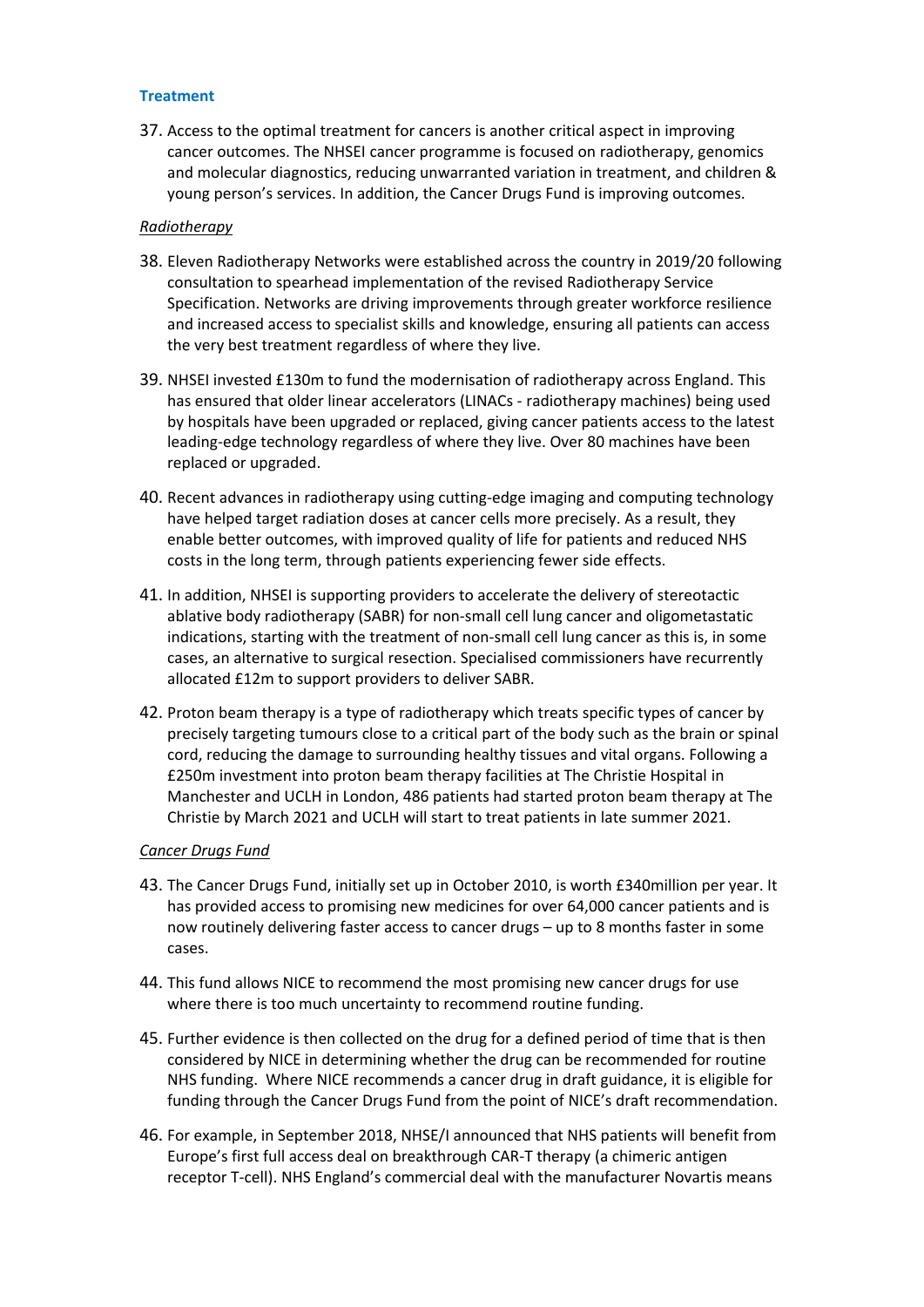young people with a form of leukaemia will receive CAR-T on the NHS as part of the Cancer Drugs Fund. The Tisagenlecleucel form of CAR-T, also known as Kymriah, is part of wave of treatments in a new era of personalised medicine.

47. 76 leukaemia and 599 lymphoma patients have been approved for CAR-T treatments far. In February 2021, the first patients were approved for treatment with Tecartus, which is a new CAR-T therapy for the treatment of relapsed or refractory mantle cell lymphoma. More patients will benefit from CAR-T therapy in the coming years via the Cancer Drugs Fund. Twelve centres are now commissioned to provide CAR-T therapy.

## *Genomics and molecular diagnostics*

- 48. The systematic application of genomic technologies has the potential to transform patients' lives by: increasing the number of people surviving cancer each year because of more accurate, earlier diagnosis, and more effective use of therapies; enabling a quicker diagnosis for patients; and matching people to the most effective medications and interventions, reducing the likelihood of an adverse drug reaction.
- 49. In October 2018, NHSEI launched the NHS Genomic Medicine Service to embed genomics in the NHS and to provide consistent and equitable care.
- 50. Through the NHS genomic medicine service, the cancer genomic testing strategy has undergone significant transformation in recent years, including: consolidating cancer genomic testing through the 7 NHS Genomic Laboratory Hubs to improve equity of access and standardising testing; investing in world leading technology by developing, validating and implementing large cancer gene panels to increase the range of testing and reduce turnaround times and procuring a cutting-edge Illumina Novaseq machine in each NHS genomic lab hubs to deliver large scale panel testing; implementing live clinical testing of whole genome sequencing including for cancer patients.
- 51. The genomic medicine service is planning for a range of exciting future developments including: expanding access to novel therapies and tumour agnostic drugs; exploring the use of pharmacogenomics and personalised medicine opportunities; planning a pilot around use of circulating tumour DNA (ctDNA); exploring the potential use of polygenic risk scores to assess the genetic risk of certain cancers including breast and colorectal cancer; and supporting research opportunities.
- 52. The NHS Long Term Plan and UK genomics strategy, Genome UK, outline a number of commitments for genomics including for the NHS genomic medicine service to sequence 500,000 whole genomes by 2023/24, including all children with cancer to be offered whole genetic sequencing and to extend the use of molecular diagnostics routinely for all people with cancer.
- 53. Genomics England and NHSEI have also been provided with funding for an additional £10 million through the Spending Review 2020 (SR20) to explore innovation in cancer including workstreams exploring long-read sequencing, multi-modal datasets, user research to understand cancer offerings and short-read sequencing.

#### *Reducing unwarranted variation in treatment*

- 54. Healthcare Quality Improvement Partnership commissions, develops and manages the National Clinical Audit and Patient Outcomes Programme, on behalf of NHS England, Wales and other devolved administrations.
- 55. This includes five national clinical audits focused on priority cancers: prostate, lung, breast (in older patients), oesophago-gastric and bowel cancers. These audits have been introduced to reduce variation in treatment by demonstrating where care is being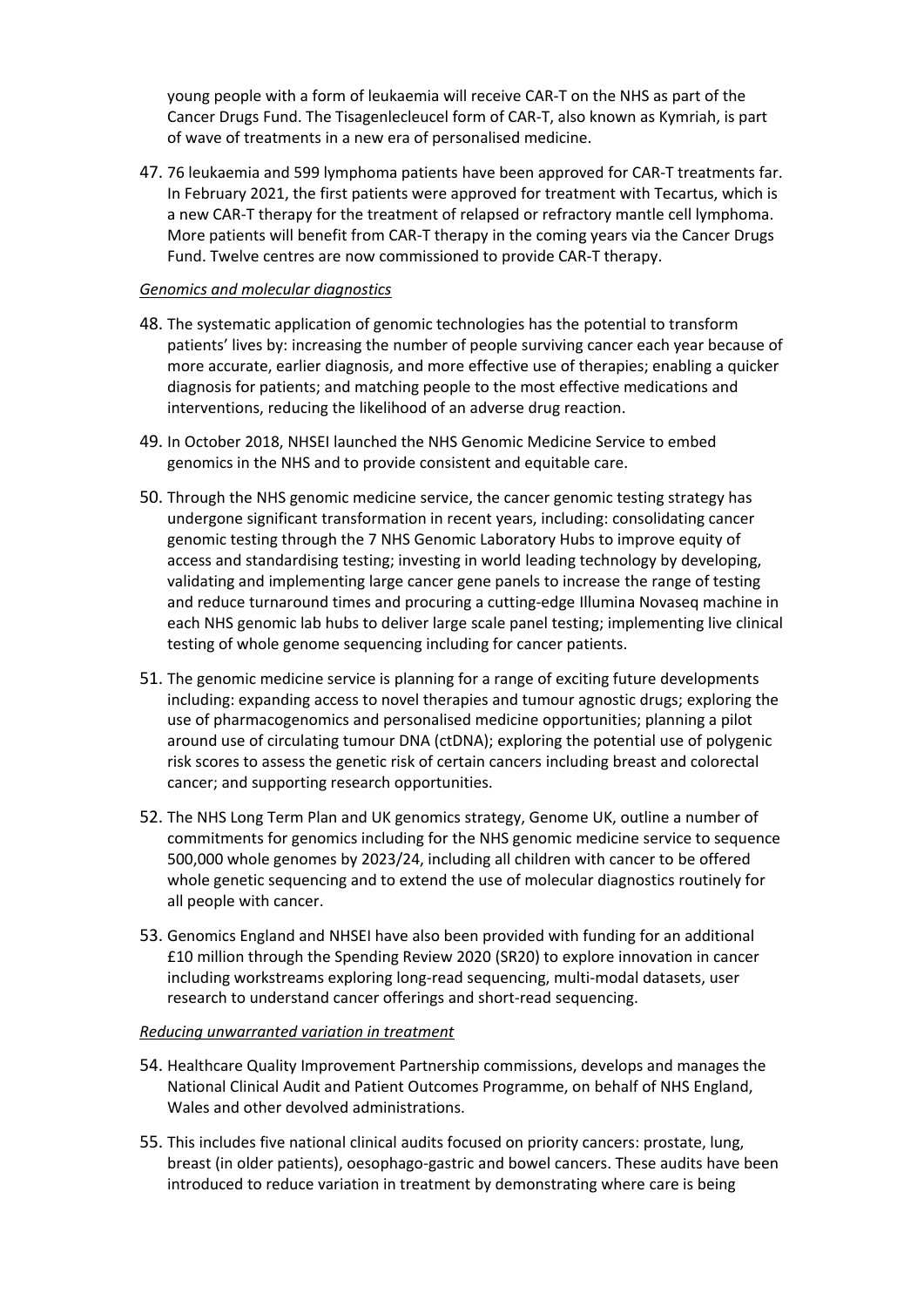provided in line with standards and where a service is doing well or could be improved. Five additional new clinical audits were announced in May 2021, and will cover ovarian, pancreatic, kidney, non-Hodgkin lymphoma and metastatic breast cancer.

### <span id="page-9-0"></span>**Quality of Life and Patient Experience of Care**

56. Patients' experiences while being treated are associated with better outcomes. The quality of life for patients living with cancer and beyond is a key outcome within the national cancer programme.

### *Patient Experience*

- 57. The National Cancer Patient Experience Survey (CPES) places patient experience on a par with clinical effectiveness and safety as a key strategic priority. It has been designed to monitor national progress on cancer care, to drive local quality improvements, to assist commissioners and providers of cancer care and to inform the work of the various charities and stakeholder groups supporting cancer patients.
- 58. In the 2019 CPES, cancer patients in England rated their overall care 9 out of 10 (8.81), the highest since the survey began in 2010.
- 59. The Long Term Plan sets out how all patients, including those with secondary cancers, will have access to the right expertise and support, including a Clinical Nurse Specialist or other support worker. The most recent data, drawn from the 2019 CPES, found that 92% of respondents said that they were given the name of a Clinical Nurse Specialist who would support them through their treatment.
- 60. The People Plan, published in July 2020, committed to offering training grants to 250 nurses to train as Clinical Nurse Specialists. Working through regions and in collaboration with Cancer Alliances, Health Education England (HEE) has offered training grants which has enabled over 900 training opportunities. Aimed at both existing and aspiring Clinical Nurse Specialists, this has enabled more nurses to undertake training, such as masters level / advanced training and education to develop specialist clinical, leadership, education and/or research capabilities.
- 61. The first Cancer Patient Experience Survey for under 16s has been developed with patients, parents and charities. The first survey was sent out in April 2021 and the first results will be published later in 2021.
- 62. The annual CPES shows that experience of care is generally very positive. However, while people who describe themselves as Asian, Black, Mixed, Other White and Other rate the quality of their experience as high, this is lower than white patients. These groups report being less likely to have been involved in decisions about their care and less likely to have received an explanation of treatment that they understand.
- 63. It is important we address this to ensure everyone has the same quality of patient experience. NHSEI are exploring reasons for that through patient collaborative work with trusts. They have also published three short videos on its YouTube channel to help providers and commissioners understand how perceived bias, poor communication and dignity issues can leave black and minority ethnic cancer patients with poorer patient experience than white British people.

#### *Personalised Care*

64. Personalised Care and Support Planning based on Holistic Needs Assessments continues to be rolled out across all cancer types. Data collection was paused in 2020/21 to reduce burden on trusts as a result of the pandemic, but we estimate that, by December 2020,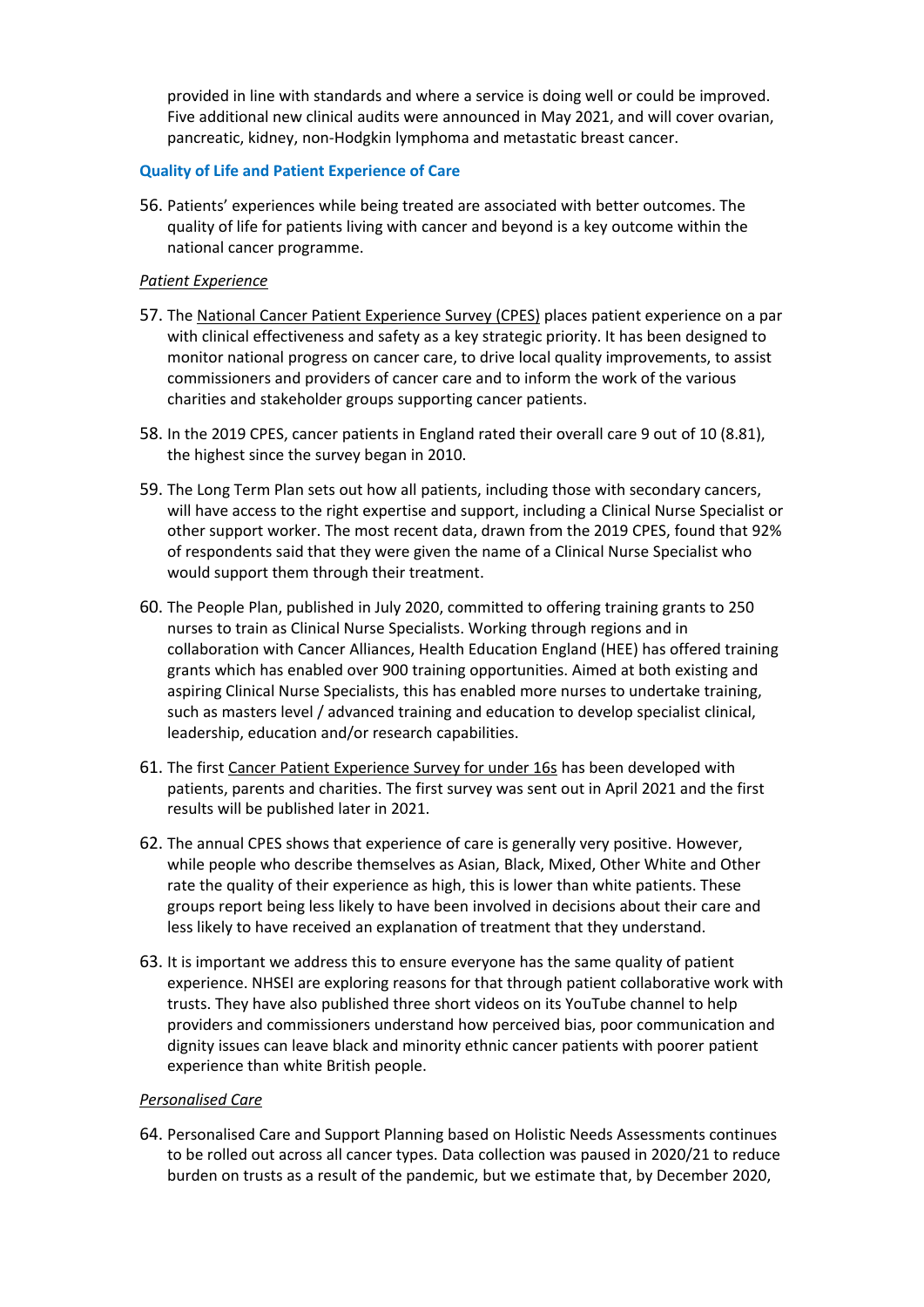approximately 80% of all cancer Multi-disciplinary teams (approximately 1,100 teams) had implemented Personalised Care and Support Planning based on Holistic Needs Assessment. Holistic Needs Assessment ensures people's physical, practical, emotional, and social needs are met and that resources are targeted to those who need them most.

- 65. Personalised stratified follow-up pathways are being implemented across all Cancer Alliances for breast, colorectal and prostate cancers. An estimated 160,000 outpatient appointments have been released so far. Personalised Care and Support Planning roll out is underpinned by three publications in the last year: the Personalised Care and Support Planning Handbook, the Personalised Care and Support Planning Qualitative Evaluation Study, and the Digital Remote Monitoring System Implementation Guide.
- 66. Personalised Care and Support Planning and Holistic Needs Assessment data collection and reporting by Public Health England in the Cancer Outcomes and Services Dataset (COSD v9) is now underway following a pause due to the pandemic. The first data will be published in Q4 2021/22 and will allow a clearer view of roll out and will support improvement in adoption and delivery.
- 67. Cancer Alliances are now extending the stratified follow up principles to other cancer types and a commissioned evaluation study shows how we can expand Personalised Care and Support Planning into other cancer types (at least five more by 2023/24), while ensuring that it does not adversely affect health inequalities.
- 68. The Cancer Quality of Life Survey was launched in September 2020. All patients diagnosed with breast, prostate or colorectal cancer in England are being invited to complete the survey around 18-months after their diagnosis. In 2021, all patients with cancer will be invited to complete the survey. Over 20,000 responses have already been received. The first data report will be published in the second half of 2021.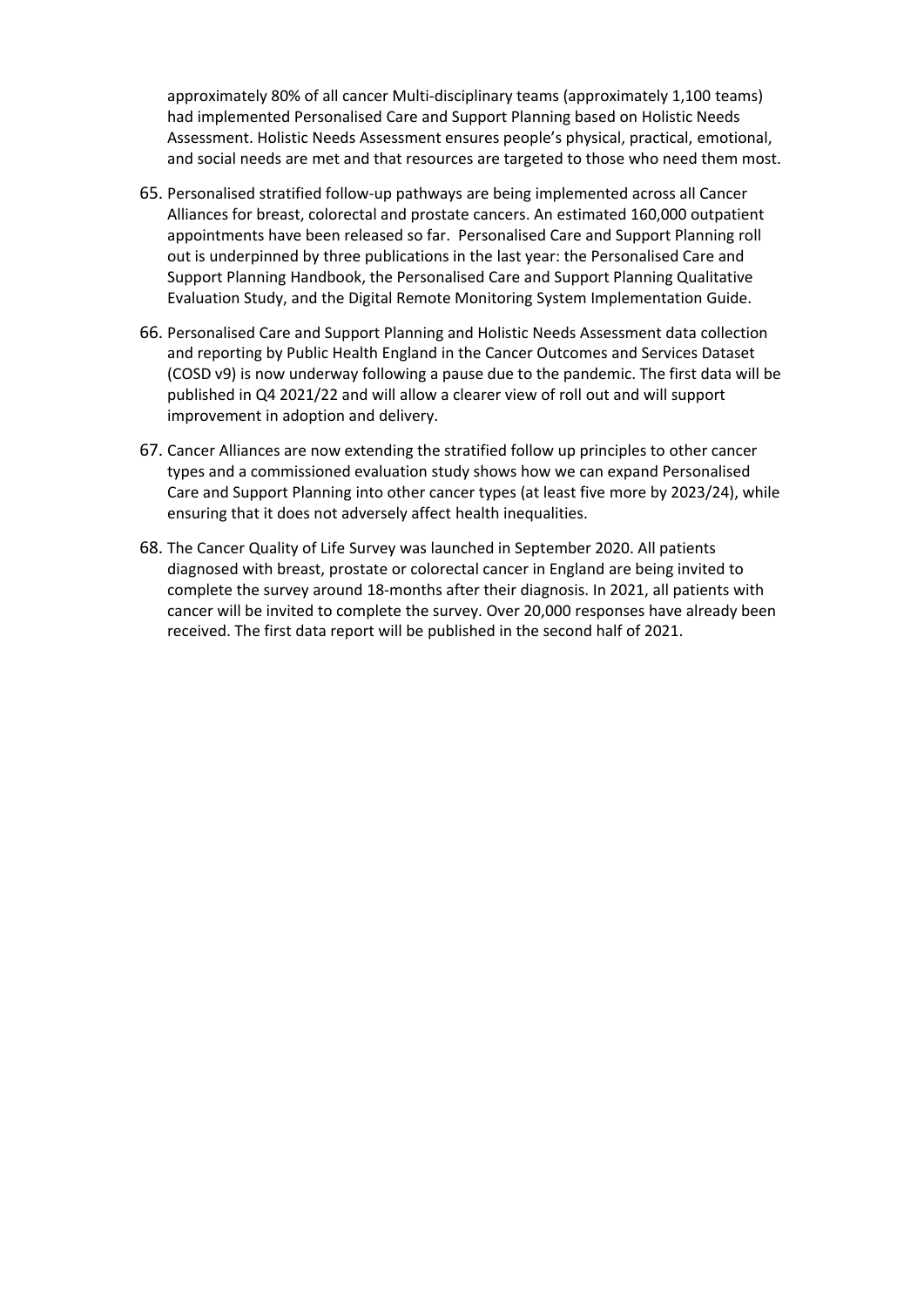#### <span id="page-11-0"></span>**D. Operational performance and delivery improvements**

69. Improvements in operational performance and national leadership in delivery support will also help drive better cancer outcomes. Cancer waiting times were introduced in the late 2000s and they improved public perception for the better and highlighted areas in which cancer services can improve. Workforce ambitions are integral to the NHS Long Term Plan and its early diagnosis target. Cancer Alliances have created effective local system delivery for cancer with their expertise and integrated ways of working.

#### <span id="page-11-1"></span>**Access and waiting times**

- 70. Cancer waiting time standards were introduced in the late 2000s, with data collection beginning in 2009. For a graph of the data collected please see Annex B. Delivering timely cancer pathways is important for survivability especially if a patient presents late to their GP with their symptoms, and where the diagnosis is cancer, a speedy diagnostic pathway is critical for 62 day compliance faster treatment.
- 71. There have historically been nine cancer standards:
	- Two Week Wait from GP Urgent Referral to First Consultant Appointment
	- One Month Wait (31-day) from a Decision to Treat to a First Treatment for Cancer
	- Two Month Wait (62-day) from GP Urgent Referral to a First Treatment for Cancer
	- Two Week Wait Breast Symptomatic (where cancer not initially suspected) from GP Urgent Referral to First Consultant Appointment
	- One Month Wait (31-day) from a Decision to Treat to a Subsequent Treatment for Cancer (Anti-Cancer Drug Regimen)
	- One Month Wait (31-day) from a Decision to Treat to a Subsequent Treatment for Cancer (Radiotherapy)
	- One Month Wait (31-day) from a Decision to Treat to a Subsequent Treatment for Cancer (Surgery)
	- Two Month Wait (62-day) from a National Screening Service to a First Treatment for Cancer
	- Two Month Wait (62-day) following a Consultant Upgrade to a First Treatment for Cancer
- 72. The greatest focus has been placed on the first three of these because they show the key time frames in which patients should be seen or treated as part of their cancer pathway.
- 73. Before the Covid-19 pandemic, there was a general trend of decreasing performance against these standards, with a reduction in performance for the 2 Week Wait for GP Urgent Referral to First Consultant Appointment standard from 94.9% in 2009/10 to 90.8% in 2019/20. The other standards have seen similar levels in reduction.
- 74. This decreasing performance is a result of increasing demand for services. Reasons for increased demand include increasing prevalence of cancer, changes to NICE guidelines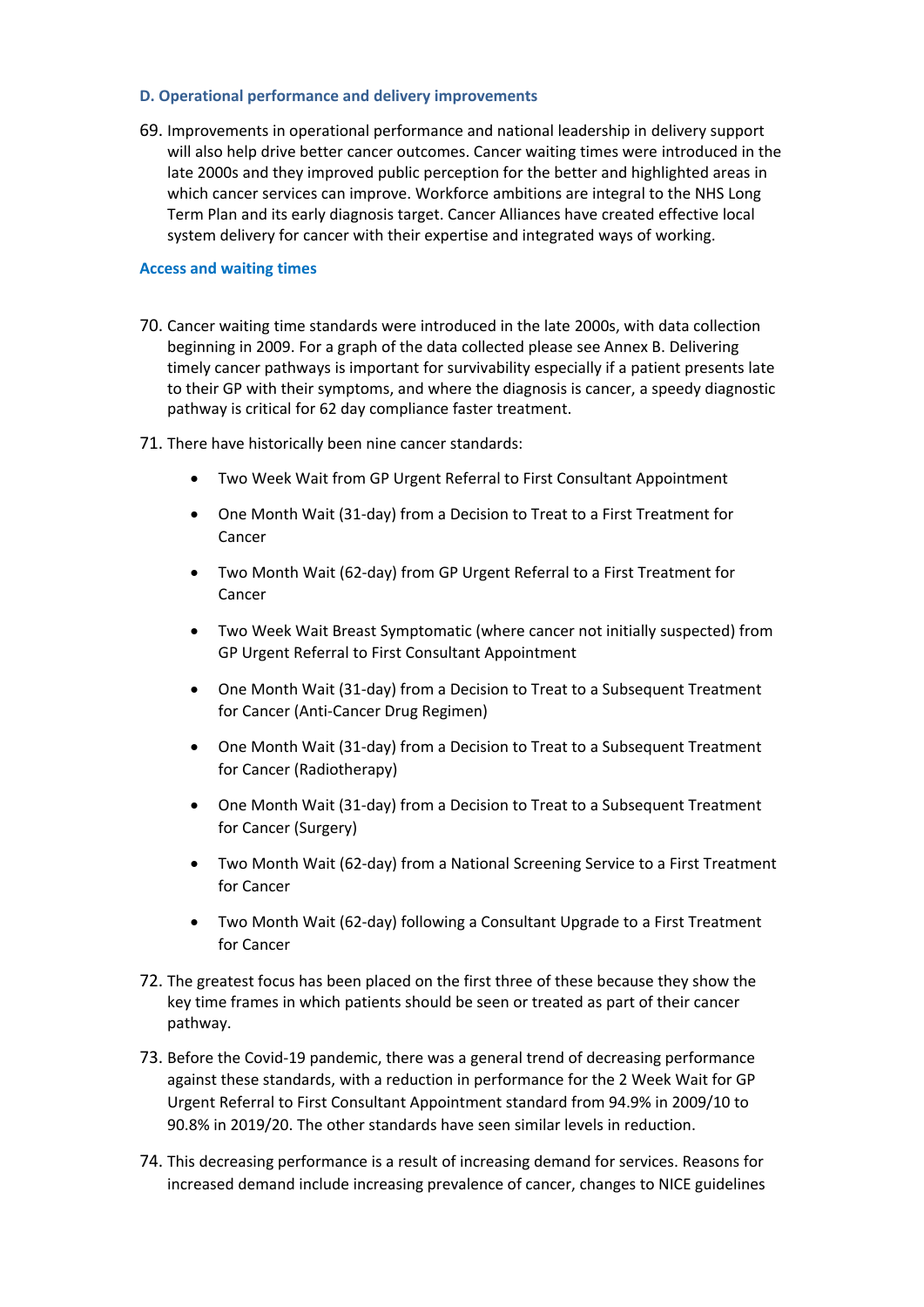for referrals and increasingly complex (but more effective) treatment pathways. For example, there were over **0.9 million** 2 Week Waits for GP Urgent Referral to First Consultant Appointment in 2009/10 which increased to over **2.8 million** in 2019/20.

75. We are committed to the introduction of a new 28-day Faster Diagnosis Standard. Full monitoring of the Faster Diagnosis Standard will begin in October 2021. This standard has been designed to improve earlier diagnosis of cancer, to meet our cancer survival ambition. The standard will help to ensure that people with cancer are diagnosed more quickly and effectively, helping to reduce uncertainty for patients about their diagnosis, in line with our goals set out in the NHS Long Term Plan.

#### <span id="page-12-0"></span>**Workforce**

- 76. The NHS Long Term Plan reinforced the need for continued delivery of the Cancer Workforce Plan Phase 1, developed by Healthy Education England (HEE) alongside partners and published in December 2017.
- 77. The Cancer Workforce Plan committed to the expansion of capacity and skills by 2021 including:
	- Grow the workforce by an additional 1500 FTE
	- 200 additional clinical endoscopists (in addition to the 200 by 2018)
	- 300 reporting radiographers
	- An ambition to increase improved working practices, attracting qualified people back to the NHS through domestic and international recruitment
	- More clinical radiologists, histopathologists, oncologists and radiographers
	- The expansion of Cancer Nurse Specialists and develop common and consistent competencies for this role with a clear route into training.
- 78. HEE published a Cancer Workforce Plan phase 1 progress update in 2019. Updated figures will be published by NHS Digital in due course.
- 79. In 2021/22, HEE is continuing to take forward the cancer priorities identified in the NHS Long Term plan and People Plan. HEE is prioritising the training of 400 clinical endoscopists and 450 reporting radiographers. Training grants are being offered for 250 nurses to become cancer nurse specialists and 100 chemotherapy nurses, training 58 biomedical scientists, developing an advanced clinical practice qualification in oncology, and extending cancer support-worker training.
- 80. According to HEE data, between 2016/17 and 2019/20, the cancer workforce grew by 3,342 FTE compared to the ambition for that period of 2,943 FTE, exceeding our ambitions by 399 FTE. Provisional indications suggest that if we continue the trend of increasing supply which took place in Q1&2 20/21 we are likely to exceed our 2020/21 workforce ambition.
- 81. SR20 included an additional £260 million for HEE in 2021-22 to support the training and retention of the NHS workforce, including £52m further investment in the cancer and diagnostics workforce including:
	- supporting cancer Long Term Plan ambitions including further progressing cancer nursing initiatives and upskilling within endoscopy, imaging and healthcare science to support earlier cancer diagnosis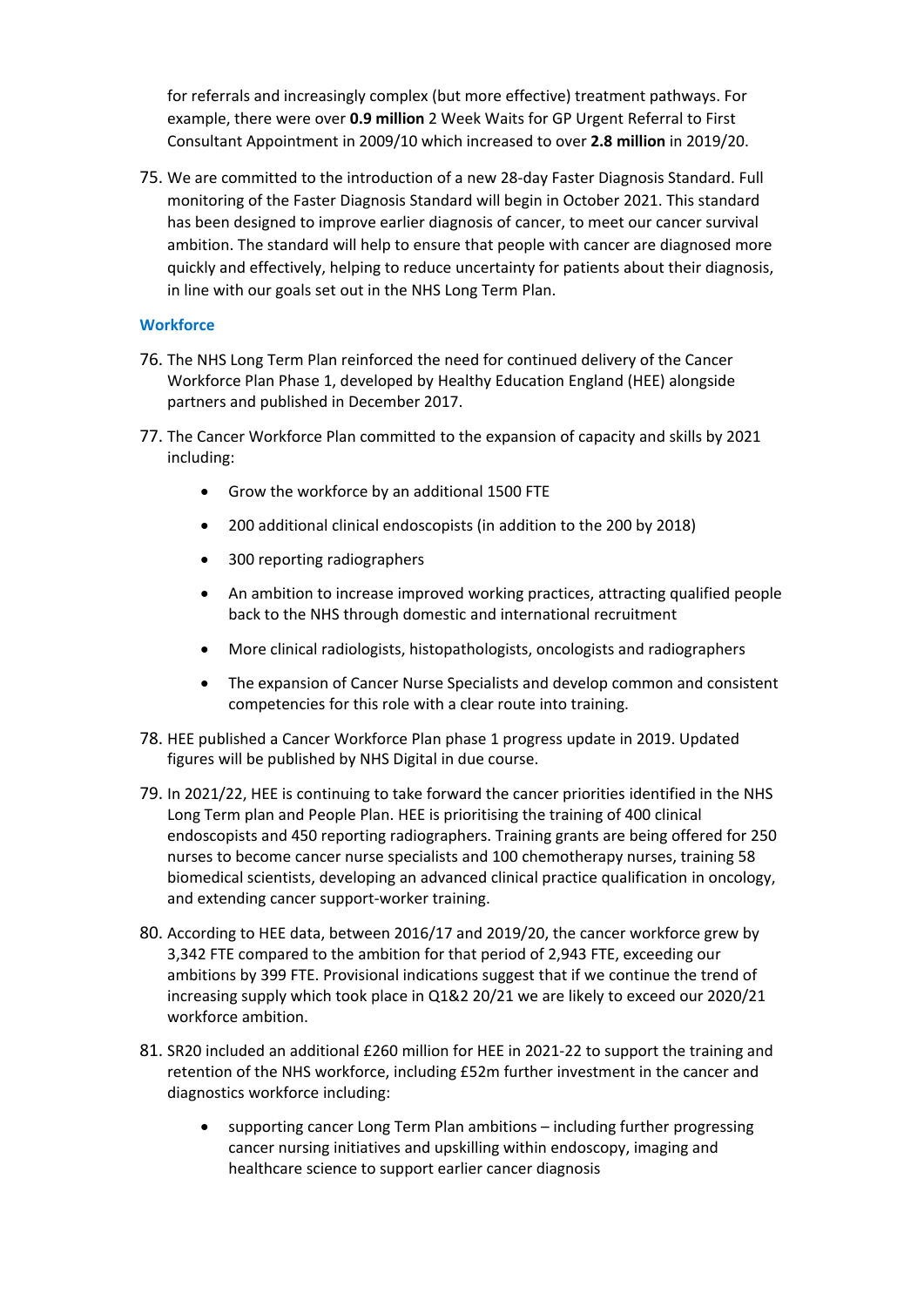- supporting workforce growth and transformation within the diagnostic pillars: imaging, endoscopy, pathology, physiological measurement and support diagnostics recovery and renewal
- expanding medical specialties with an additional 245 medical places in 2021/22 across the priority professions and located in geographies with greatest need.
- 82. Further investment in the cancer workforce and NHS workforce as a whole will be dependent on SR21.
- 83. The NHS Retention Programme is continuously seeking to understand why staff leave, resulting in targeted interventions to support staff to stay in the NHS. Retention of the current workforce is above expected levels, but it is anticipated this is temporary and due to the impact of Covid-19. We are not complacent about the success of this year's retention programme and are exploring options to support nurses and other staff to stay on. NHSE/I are leading a comprehensive retention programme which includes a new recruitment, retention and support package, a programme looking specifically at those nurses over 50 years old and newly qualified nurses entering the workforce.

#### <span id="page-13-0"></span>**Cancer Alliances**

- 84. Cancer Alliances provide for effective local system delivery for cancer. They were established in 2016 to establish leadership and cancer expertise to drive improvement. They facilitate integrated working and collaboration across their local systems, leading delivery across a wide range of functions:
	- Transforming services: co-ordinating local improvements to cancer pathways across primary and secondary care, and leading work to reduce variation in outcomes for patients between different providers
	- Improving patient experience: focusing on personalisation of care for cancer patients, supporting providers to implement new follow up pathways
	- Establishing new programmes such as leading the local delivery of Targeted Lung Health Checks
	- Operational delivery: fostering a collective responsibility among providers for operational performance across local systems, and co-ordinating new approaches to integrated working like the cancer surgical hub arrangements which helped to maintain services during the pandemic
	- Running clinical networks for cancer which lead on agreeing clinical standards and practices for their geography, facilitate research and the introduction of new techniques, and support the streamlined and evidence-based transformation of patient pathways.
- 85. One of the key proposals in the new Health and Care Bill is establishing statutory Integrated Care Systems. These will be accountable for meeting the health needs of their local populations, including those with cancer or suspected cancer, and for performance against the cancer waiting times standards.
- 86. Cancer Alliances will help Integrated Care Systems do that and will be accountable to them for the delivery of their functions. Cancer Alliances will continue to bring together partners from across their geography to support their Integrated Care System to lead planning and delivery of cancer services in support of their Integrated Care Systems.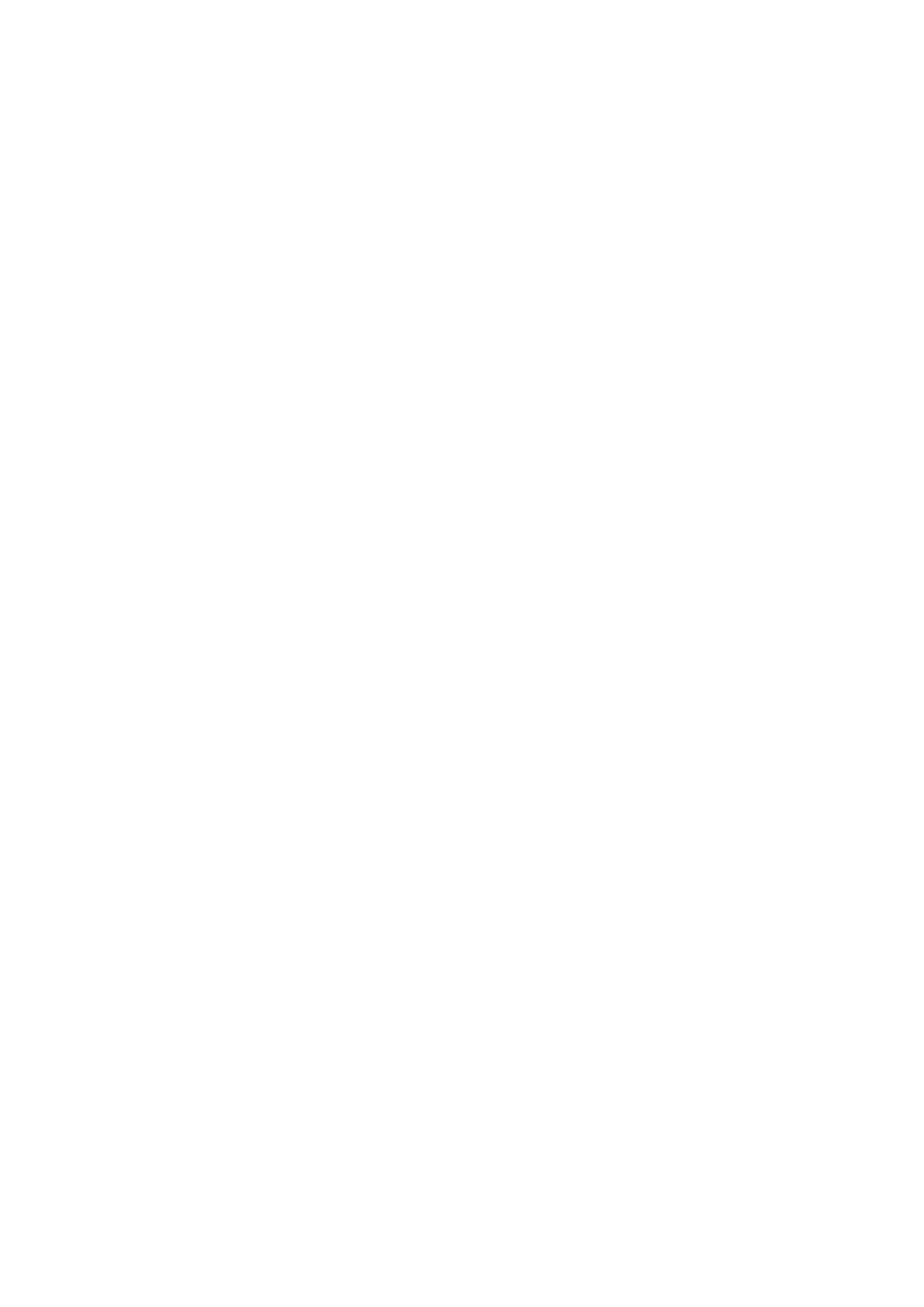#### <span id="page-15-0"></span>**E. Research**

- 87. Research is crucial in the fight against cancer. That is why the Department of Health and Social Care invests £1bn per year in health research through the National Institute for Health Research (NIHR).
- 88. NIHR cancer research expenditure has risen from £101 million in 2010/11 to £138 million in 2019/20. This constitutes the largest investment in a disease area.
- 89. The mission of the NIHR is to improve the health and wealth of the nation through research.
- 90. The NIHR welcomes funding applications for research into any aspect of human health, including cancer research. As with other Government funders of health research, the NIHR does not allocate funding for specific disease areas. The level of research spend in a particular area, is driven by factors including scientific potential and the number and scale of successful funding applications.
- 91. The Department works closely with research funding partners such as Cancer Research UK, the Medical Research Council, and cancer charities, who fund research into new scientific discoveries.

#### <span id="page-15-1"></span>**International research collaboration**

- 92. As part of the UK-EU Trade and Cooperation Agreement (TCA) published on 24 December, the UK has agreed to associate to Horizon Europe which represents a valuable collaboration on science and research to tackle global challenges, and in fields that will benefit the British people.
- 93. The government is committed to establishing the UK as a science and research global superpower, and this deal fulfils our manifesto commitment to collaborate internationally in this regard.
- 94. The Government is making available an additional £250 million in 2021/22 for the costs of association to Horizon Europe. In addition, £400 million of the funding announced at SR20 to support government priorities has been made available to help pay for our association to Horizon Europe. As a result, UK scientists will have access to more public funding than ever before.
- 95. Participation in Horizon Europe furthers the UK ambition to become a global science superpower: by joining the world's largest collaborative research programme – worth around €95 billion over the next decade – we will be continuing important collaboration on scientific research with EU partners.
- 96. The Government wants to make the most of association to Horizon Europe and are encouraging UK researchers and companies from all parts of the UK to take advantage of this opportunity.
- 97. Moreover, the extra funding announced takes total Government investment in R&D to £14.9 billion in 2021/22 and follows four years of significant growth in R&D funding, including a boost of more than £1.5 billion in 2020/21. It will mean UK Government R&D spending is now at its highest level in four decades.
- 98. International collaborations between research charities are also important. For example, Cancer Research UK say that their research partnerships enable mutually beneficial research collaborations with like-minded organisations from around the world, accelerating progress in the fight against cancer.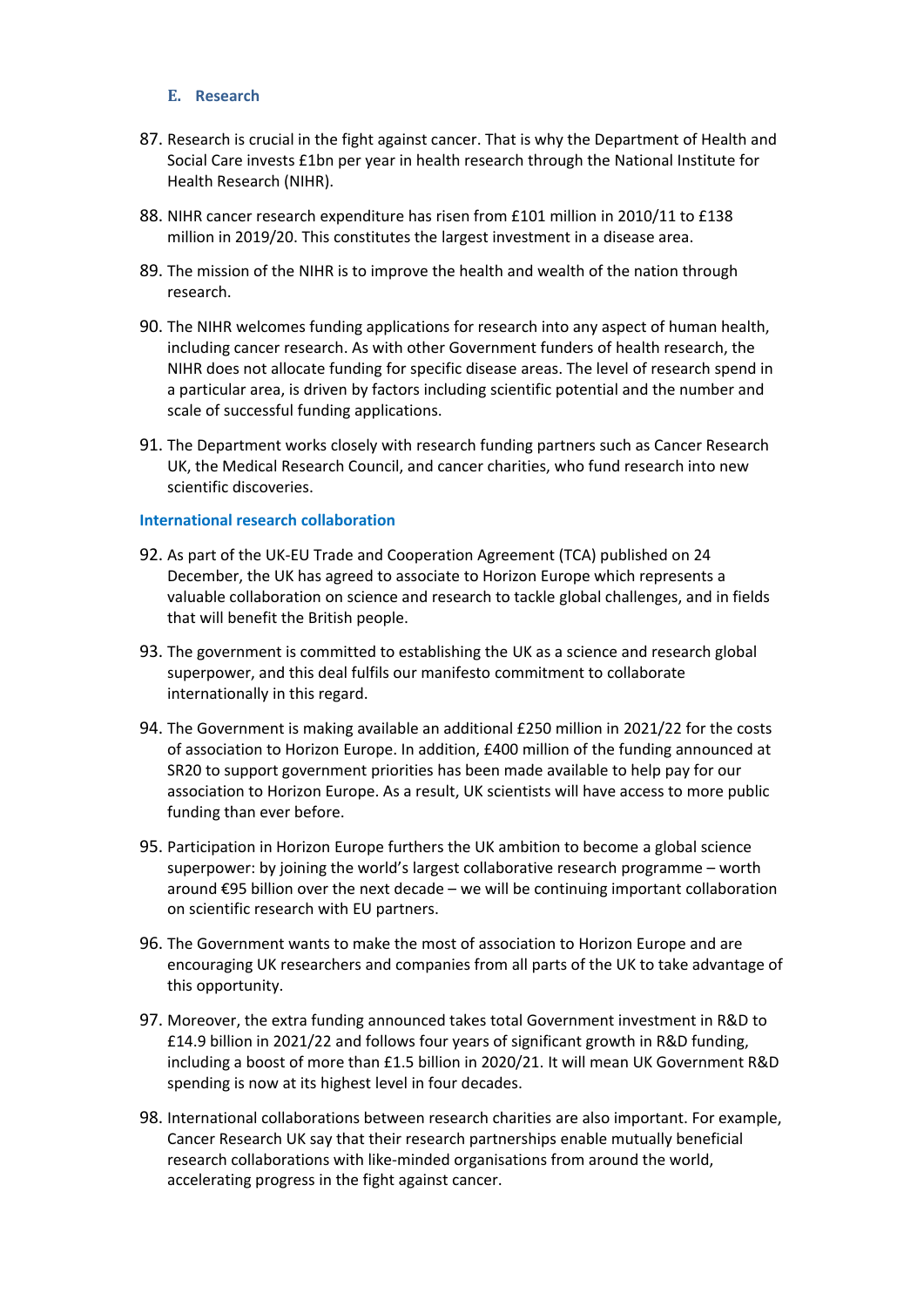99. The Medical Research Council, working with Cancer Research UK, is the UK lead for delivering the UK-USA cancer scientific summit in November 2021. The summit will bring together world leading experts from both countries to identify opportunities for research collaboration, with a vision of fundamentally changing our understanding of, and approach to cancer. Recommendations from the summit will be discussed between the Prime Minister and President of the United States of America in Spring 2022. Leading representatives from global pharmaceutical, biotech and medtech companies will also be engaged to agree how we will jointly address the challenges identified at the summit.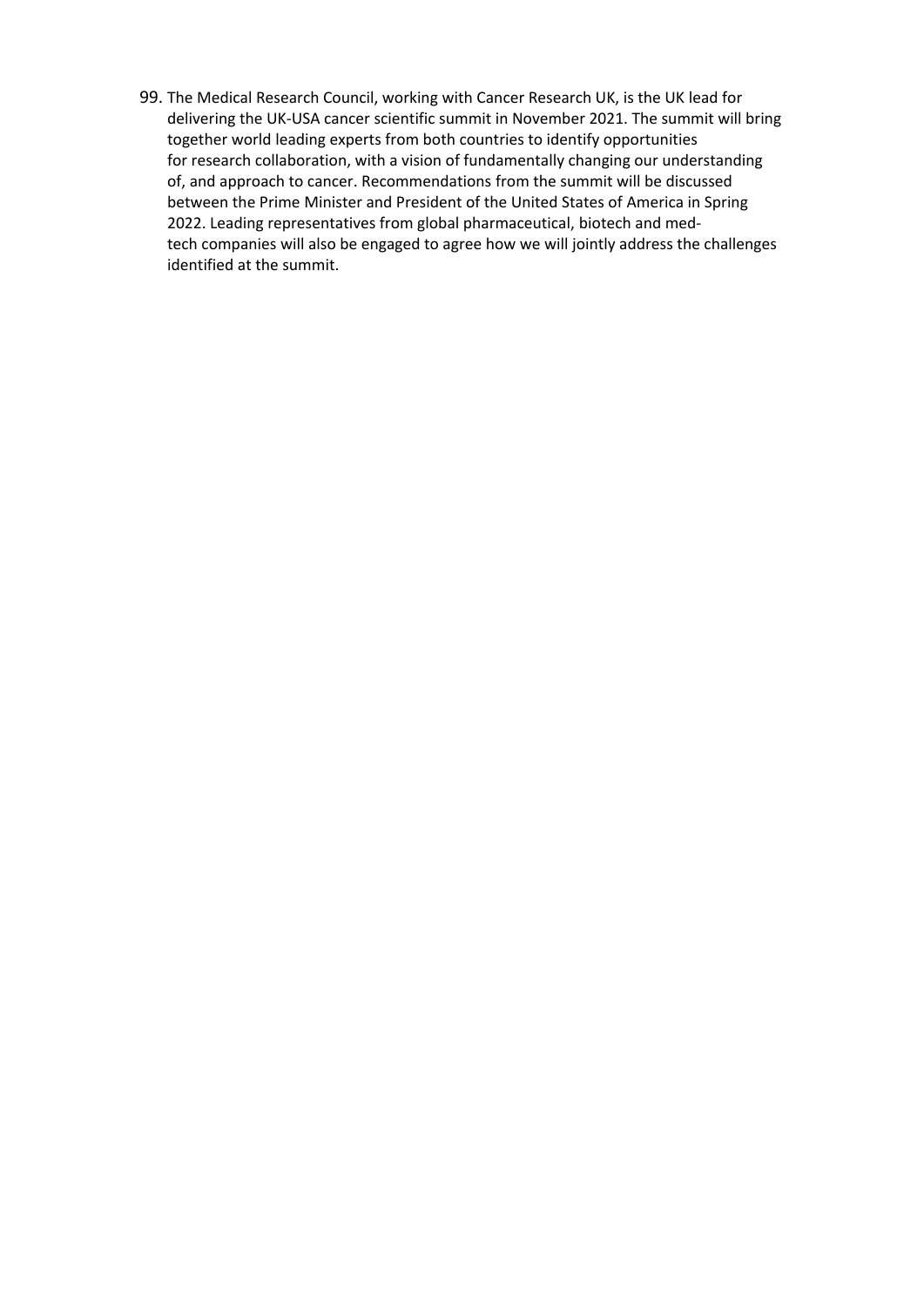### <span id="page-17-0"></span>**F. Impact of the covid-19 pandemic and recovery**

- 100. Cancer diagnosis and treatment has remained a top priority throughout the pandemic. Due to the huge efforts of the NHS, 2.91 million urgent referrals were made and over 715,000 people received cancer treatment between March 2020 and June 2021. From March 2020 to July 2021, cancer treatments were 93% of previous levels, and of those who needed treatment for cancer, 95% did so within 31 days. Radiotherapy, for example, continued through the pandemic at 92.1% of usual levels<sup>5</sup> and in July 2021 was at 107.4% of usual levels, with 9,769 courses started, compared with July 2019.
- 101. However, fewer people came forward to their GPs with possible cancer symptoms. NHSEI estimate that up to 36,000 fewer people than expected have started cancer treatment. This 'treatment gap' is concentrated in high volume cancers including breast and urology. Much of these are people we would have expected to have present through an urgent GP referral or through the breast screening programme.
- 102. The number of people waiting over 62 days for a decision to treat has dropped considerably since its peak in May 2020 but remains materially above the pre-pandemic level.
- 103. Despite the pandemic, continued progress has been made in delivering the Long Term Plan commitments. This includes increased investment in public awareness campaigns; starting to extend the bowel cancer screening programme to over 50s; rolling out targeted lung health checks initially in 23 areas of the country and, introducing rapid diagnostic centre pathways to speed up diagnosis.
- 104. NHS England's Cancer Recovery Plan sets out the aims and actions needed to recover from the pandemic. Cancer patients continue to be prioritised within the additional £1 billion that has been made available to NHS systems in 2021/22 to tackle the elective backlog. It is too soon to know the full impact of the pandemic on early diagnosis levels and cancer outcomes but it remains a very significant challenge.

## <span id="page-17-1"></span>**Screening**

- 105. The COVID-19 pandemic impacted the delivery of cancer screening services. Some aspects of the cancer screening pathways were locally paused due to providers facing a range of significant clinical and operational impacts. This included some local pauses to routine invitations and some diagnostic and follow up treatment services.
- 106. However, those people at highest risk continued to be seen as a matter of priority. NHSEI also instructed providers to maintain all NHS screening services, unless unsafe to do so.
- 107. NHS England and Improvement (NHSEI) continue to work to minimise the impact the pandemic. Providers have been expected to maintain screening services as a matter of priority and work above pre-pandemic capacity levels to ensure that invitation and uptake rates remain high. The planning and delivery of screening and symptomatic pathways has also been integrated to ensure the optimal deployment of workforce and estate facilities for cancer detection.

<sup>5</sup> Cumulative from March 2020 to July 2021: 156,456 courses of treatment were started representing 92.1% of usual levels (comparing each month with same month from March 2019 to February 2021)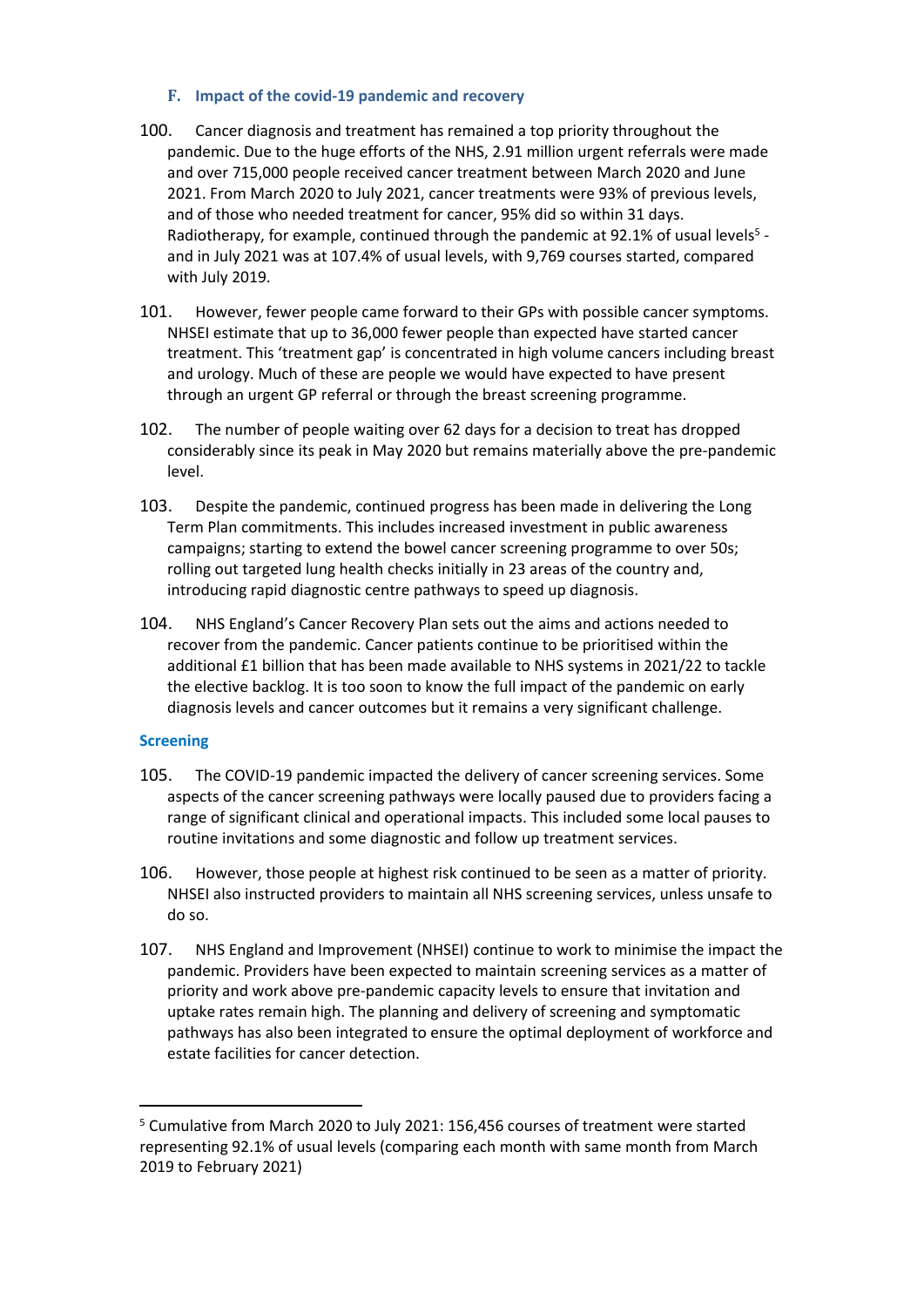108. The work to recover of cancer screening services from the disruption caused by the pandemic has presented opportunities for lasting innovation and improvement. For example, the use of virtual Specialist Screening Practitioner (SSP) appointments for bowel screening which were introduced as an alternative to the face-to-face meetings.

### <span id="page-18-0"></span>**Access and waiting times**

- 109. In April 2020, the first full month affected by the national lockdown, there was a decline in the number of people seeking cancer referrals. This is reflected in Two Week Wait from GP Urgent Referral to First Consultant Appointment which shows that 80,031 referrals were made, compared to 199,217 made in April 2019. This reduction can be explained by people's hesitancy to attend medical services during the first national lockdown. This reduction can also be seen at the start of the winter 2021 lockdown. In total, for 2020/21 there were 300,000 fewer than expected Two Week Wait from GP Urgent Referral to First Consultant Appointment, this impact can be seen fully in the 2 Week Wait Performance and Activity Oct 2009 – Feb 2021 with pandemic onset and expected standard.
- 110. We have encouraged people to go to their doctor if they have cancer symptoms through media, such as the 'Help us, Help you' campaign. The number of people coming forward for cancer care is improving, with May, June and July 2021 being the some of the highest ever months for urgent cancer referrals, with 207,188 referrals in May, 230,110 in June and 224,086 in July.
- 111. Surgical hubs for cancer patients have also been made available throughout the country. These hubs are covid-19 secure and can deliver cancer treatment without the risk of infection. This means prioritising those who need care most.

**September 2021**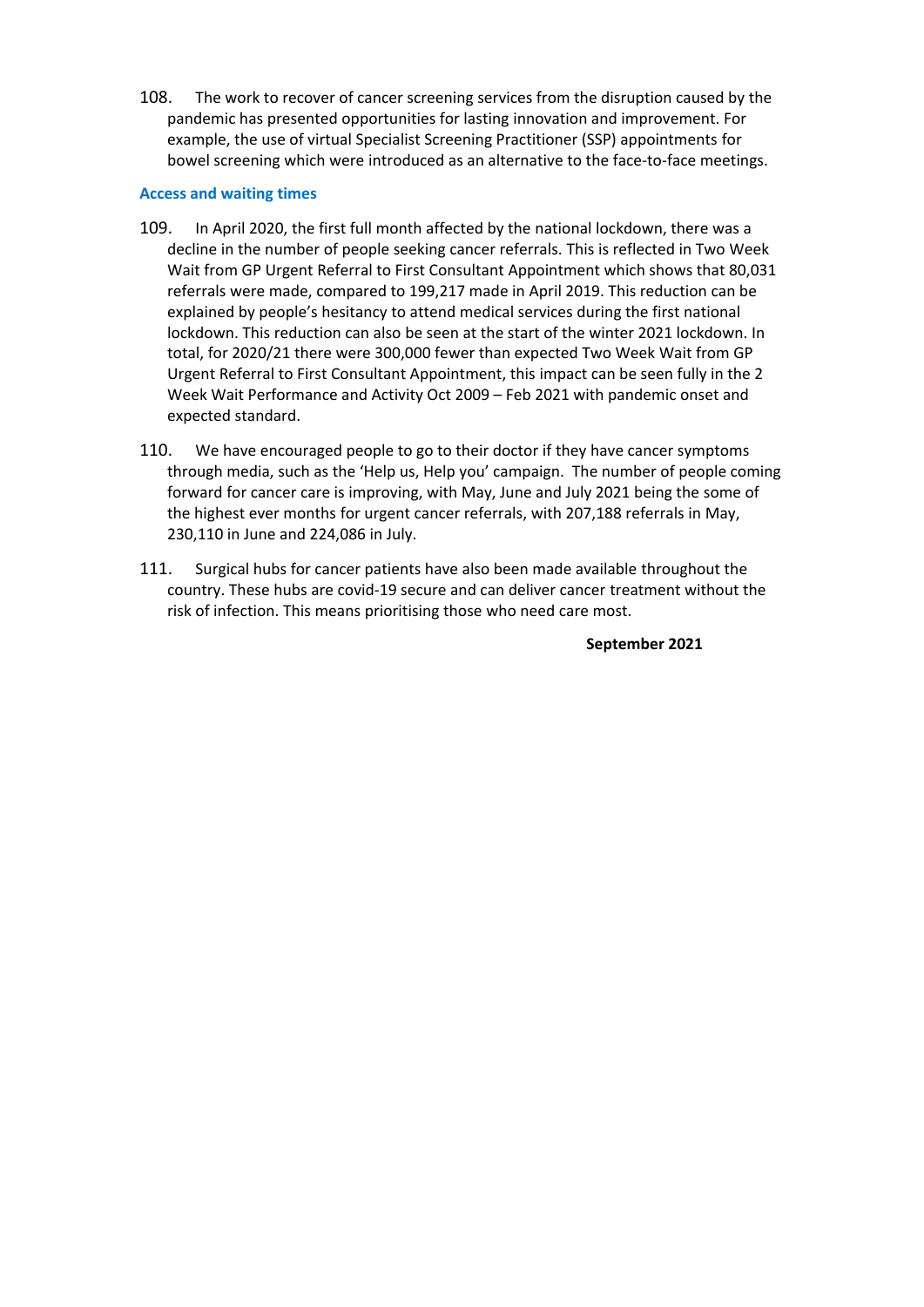# <span id="page-19-0"></span>Annex A: NHS Cancer Plans by Year

# Table 1

| <b>Plan title</b>                                                                                                                                                       | Year | Aim                                                                                                                                                                                 |
|-------------------------------------------------------------------------------------------------------------------------------------------------------------------------|------|-------------------------------------------------------------------------------------------------------------------------------------------------------------------------------------|
| A policy framework for<br>commissioning cancer services:<br>A report by the Expert Advisory<br>Group on Cancer to the Chief<br>Medical Officers of England and<br>Wales | 1995 | Focussed on creating cancer networks and<br>achieving uniformly high standards                                                                                                      |
| The NHS Cancer Plan: a plan for<br>investment, a plan for reform                                                                                                        | 2000 | Focussed on investment and reform to reduce<br>death rates through prevention, early<br>detection, and high quality treatment                                                       |
| <b>Cancer Reform Strategy</b>                                                                                                                                           | 2007 | Focussed on spreading best practice, building<br>on previous strategies, and bringing a new<br>focus on early diagnosis, living with and<br>beyond cancer and tackling inequalities |
| Improving Outcomes: A<br><b>Strategy for Cancer</b>                                                                                                                     | 2011 | Focussed on "improvements in outcomes that<br>matter", placing an emphasis on awareness<br>campaigns and screening                                                                  |
| Achieving World-Class Cancer<br><b>Outcomes: A Strategy for</b><br><b>England 2015-2020</b>                                                                             | 2015 | Produced by the independent Cancer<br>Taskforce, providing a consensus view from the<br>cancer community on what needs to be done<br>next across the cancer patient pathway         |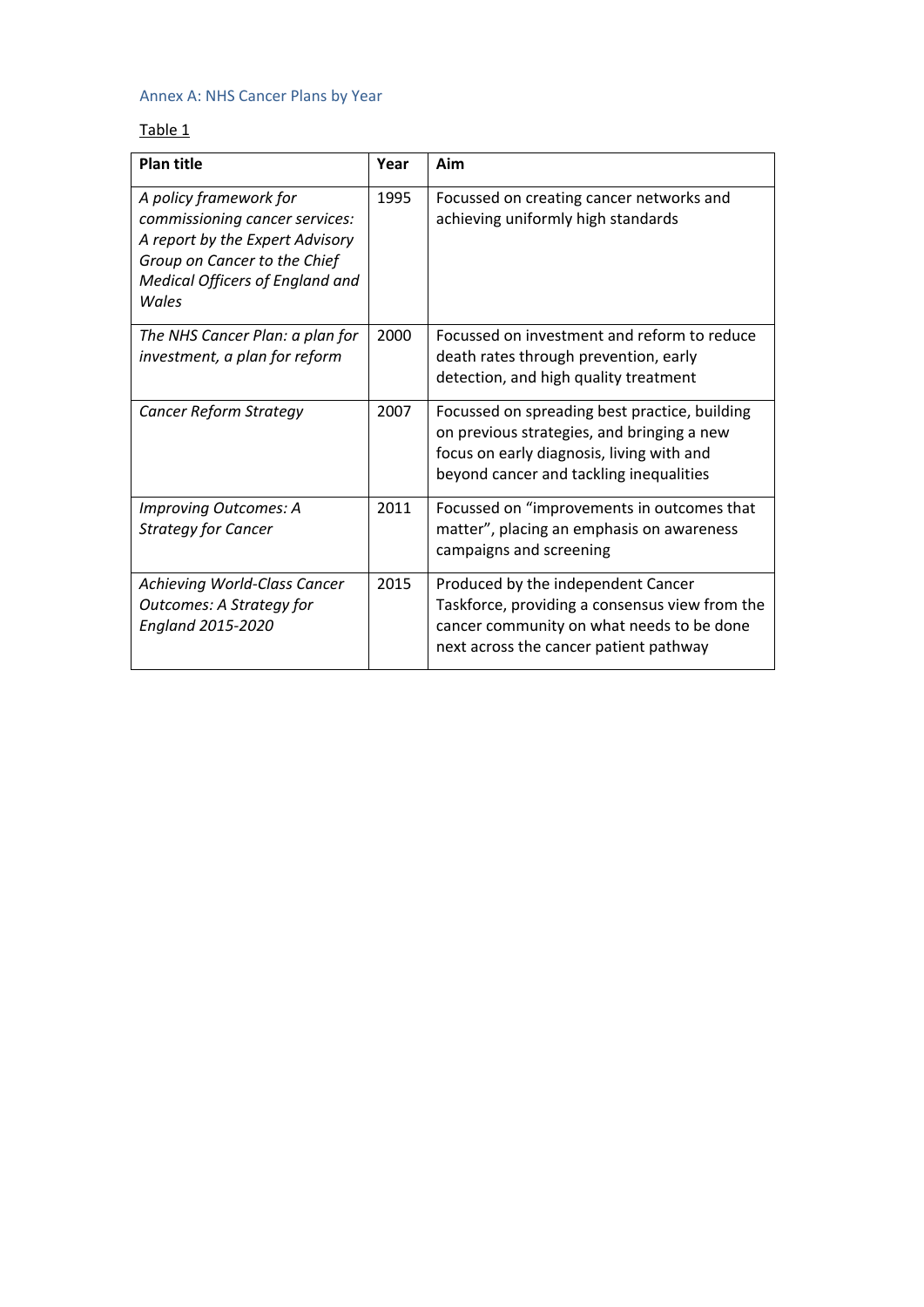<span id="page-20-0"></span>Annex B: Comparison of UK five-year survival rates with Australia, Canada, France, Germany, New Zealand and USA

- 1. This Annex compares five-year net-survival rates in the UK in 2000-04, 2005-09 and 2010-14 for six cancers, with those of Australia, Canada, France, Germany, New Zealand and the USA. These countries' rates are ranked among the 34 OECD countries covered by the CONCORD study.<sup>6</sup>
- 2. 2. Some caution is needed in comparing international data due to different regional practices in data collation and variation in the coverage of data for different countries. Table A shows the proportion of the population covered by the statistics for each of the countries considered in the Annex, in particular showing that survival rates for France and Germany both cover less than half of their respective populations.

Table A: proportion of national population covered by cancer registries participating in CONCORD-3 for selected countries

| Country     | Coverage of national<br>population |
|-------------|------------------------------------|
| Australia   | 100.0%                             |
| Canada      | 76.5%                              |
| France      | 21.7%                              |
| Germany     | 36.8%                              |
| New Zealand | 100.0%                             |
| UK          | 100.0%                             |
| <b>USA</b>  | 85.8%                              |

3. Table B shows the UK's performance improving in reducing the gap with the topperforming countries. While our five-year net survival rate ranked 7/7 across several cancers, we were the most improved between 2000-04 and 2010-14 for 10 cancers, relative to Australia, Canada, France, Germany, New Zealand and USA.

Table B: five-year net survival in the UK for various cancers and patient groups across time, and ranking among countries

|      |          | Improvement |          |
|------|----------|-------------|----------|
| Rank | Rank (of | between     | Rank (of |
|      |          |             |          |

<sup>6</sup> These countries are Australia, Austria, Belgium, Canada, Chile, Columbia, Costa Rica, Czech Republic, Denmark, Estonia, Finland, France, Germany, Iceland, Ireland, Israel, Italy, Japan, Latvia, Lithuania, Netherlands, New Zealand, Norway, Poland, Portugal, Slovakia, Slovenia, South Korea, Spain, Sweden, Switzerland, Turkey, UK and USA.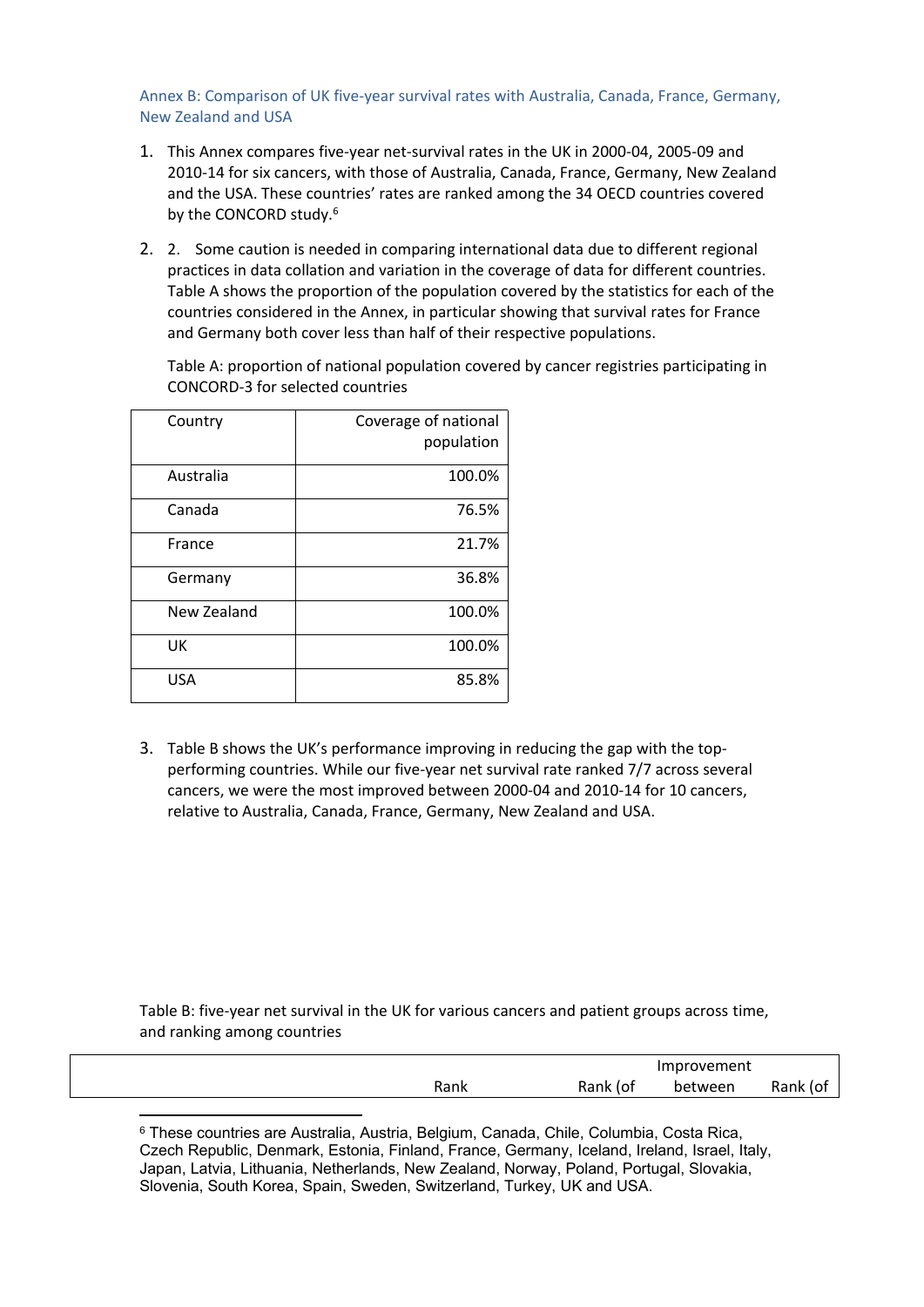|                      |          |      |                |      |                | periods |                |
|----------------------|----------|------|----------------|------|----------------|---------|----------------|
| Oesophagus           | Persons  | 11.5 | 6              | 15.7 | 5              | 4.2     | $\overline{2}$ |
| Stomach              | Persons  | 16.2 | $\overline{7}$ | 20.7 | 7              | 4.5     | $\overline{2}$ |
| Colon                | Persons  | 52.0 | 7              | 60.0 | 7              | 8.0     | $\mathbf{1}$   |
| Rectum               | Persons  | 54.6 | $\overline{7}$ | 62.5 | 5              | 7.9     | $\mathbf{1}$   |
| Liver                | Persons  | 7.1  | $\overline{7}$ | 13.0 | 6              | 5.9     | $\overline{2}$ |
| Pancreas             | Persons  | 3.7  | $\overline{7}$ | 6.8  | 7              | 3.1     | 3              |
| Lung                 | Persons  | 8.3  | $\overline{7}$ | 13.3 | 7              | 5.0     | $\mathbf{1}$   |
| Melanoma of the skin | Persons  | 86.4 | $\overline{7}$ | 90.9 | 4              | 4.5     | $\mathbf{1}$   |
| <b>Breast</b>        | Women    | 79.8 | $\overline{7}$ | 85.6 | 7              | 5.8     | $\mathbf{1}$   |
| Cervix               | Women    | 58.9 | $\overline{7}$ | 63.8 | 6              | 4.9     | $\mathbf{1}$   |
| Ovary                | Women    | 30.2 | $\overline{7}$ | 36.2 | 7              | 6.0     | $\mathbf{1}$   |
| Prostate             | Men      | 81.9 | $\overline{7}$ | 88.7 | 7              | 6.8     | $\mathbf{1}$   |
| <b>Brain</b>         | Adults   | 20.6 | 6              | 26.3 | 6              | 5.7     | $\overline{2}$ |
| Myeloid              | Adults   | 42.3 | 5              | 48.7 | 5              | 6.4     | 3              |
| Lymphoid             | Adults   | 54.3 | $\overline{7}$ | 64.9 | 7              | 10.6    | $\mathbf{1}$   |
| <b>Brain</b>         | Children | 68.4 | 3              | 71.9 | 3              | 3.5     | 5              |
| Acute lymphoblastic  |          |      |                |      |                |         |                |
| leukaemia            | Children | 85.9 | 6              | 92.2 | $\overline{2}$ | 6.3     | 1              |
| Lymphoma             | Children | 86.8 | 7              | 91.7 | 7              | 4.9     | 3              |

- 4. The following paragraphs compare the UK for six cancers: breast, cervical, colon, rectal, lung and prostate. These cancers accounted for over 40% of the deaths due to malignant melanomas in England in 2020<sup>7</sup> (although as stated previously, the data comparison is only as recent as 2010-2014).
- 5. Please note that the ranges on the y-axes are different on each graph to allow comparison between the countries rather than across cancers, and do not always start at zero.

## Breast cancer

6. As shown in Table C, the UK had the  $21<sup>st</sup>$  highest five-year survival rate for women with breast cancer in 2010-14, among the 34 OECD countries. This puts us behind Australia, Canada, France, Germany, New Zealand and the USA, though we do show the greatest improvement over the study period relative to these countries. Malvezzi et al projected that the UK will have a lower age-standardised mortality rate from breast cancer than the EU average, France and Germany<sup>8</sup> though we must be cautious in placing too much emphasis on a single projection.

Table C. Five-year net survival rate for women with breast cancer, by country and over time

<sup>7</sup> Source: Mortality statistics on ONS NOMIS database, available at [https://www.nomisweb.co.uk/query/construct/summary.asp?mode=construct&version=0&data](https://www.nomisweb.co.uk/query/construct/summary.asp?mode=construct&version=0&dataset=161) [set=161](https://www.nomisweb.co.uk/query/construct/summary.asp?mode=construct&version=0&dataset=161)

<sup>8</sup> *European cancer mortality predictions for the year 2019 with focus on breast cancer,* available at [https://www.annalsofoncology.org/article/S0923-7534\(19\)31156-1/fulltext](https://www.annalsofoncology.org/article/S0923-7534(19)31156-1/fulltext) This work is not statistically significant.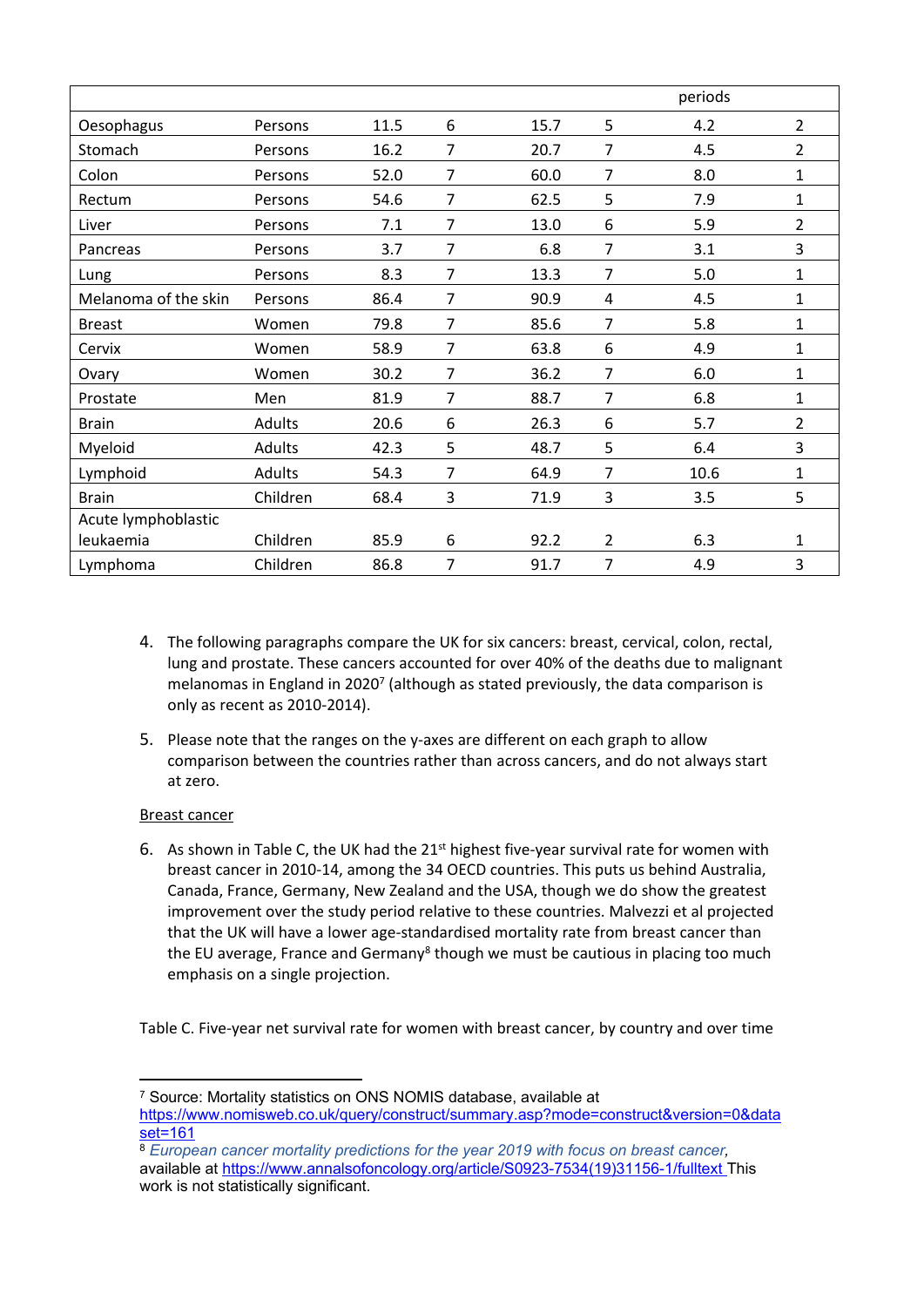|             | 2000-04     |               | 2005-09     |               | 2010-14     |         |
|-------------|-------------|---------------|-------------|---------------|-------------|---------|
|             | $5-yr$      |               | $5-yr$      |               | $5-yr$      |         |
|             | survival    | Rank          | survival    | Rank          | survival    | Rank    |
| Country     | rate $(\%)$ | $($ of 34 $)$ | rate $(\%)$ | $($ of 34 $)$ | rate $(\%)$ | (of 34) |
| Australia   | 87.0        | 3             | 88.5        | 3             | 89.5        | 2       |
| Canada      | 85.9        | 7             | 87.6        | 7             | 88.2        | 7       |
| France      | 86.8        | 5             | 87.2        | 8             | 86.7        | 12      |
| Germany     | 83.9        | 16            | 85.6        | 17            | 86.0        | 19      |
| New Zealand | 82.8        | 19            | 86.1        | 12            | 87.6        | 10      |
| UK          | 79.8        | 23            | 83.8        | 23            | 85.6        | 21      |
| <b>USA</b>  | 88.9        | 1             | 89.8        | 1             | 90.2        | 1       |



## Cervical cancer

7. The UK had the 24<sup>th</sup> highest five-year survival rate for women with cervical cancer in 2010-14, relative to the 34 OECD countries. Due to our improvement in survival with cervical cancer over the study period (at almost five percentage points between 2000/04 to 2010/14), we have overtaken the USA. (See Table D)

Table D. Five-year net survival rate for women with cervical cancer, by country and over time

|             | 2000-04    |         | 2005-09     |               | 2010-14     |         |
|-------------|------------|---------|-------------|---------------|-------------|---------|
|             | $5-yr$     |         | 5-yr        |               | 5-yr        |         |
|             | survival   | Rank    | survival    | Rank          | survival    | Rank    |
| Country     | rate $(%)$ | (of 34) | rate $(\%)$ | $($ of 34 $)$ | rate $(\%)$ | (of 34) |
| Australia   | 67.9       | 5       | 67.5        | 9             | 66.4        | 16      |
| Canada      | 67.9       | 5       | 66.9        | 11            | 66.6        | 13      |
| France      | 61.7       | 25      | 62.1        | 25            | 65.0        | 21      |
| Germany     | 64.9       | 17      | 65.7        | 16            | 65.2        | 20      |
| New Zealand | 67.4       | 9       | 64.4        | 22            | 67.4        | 10      |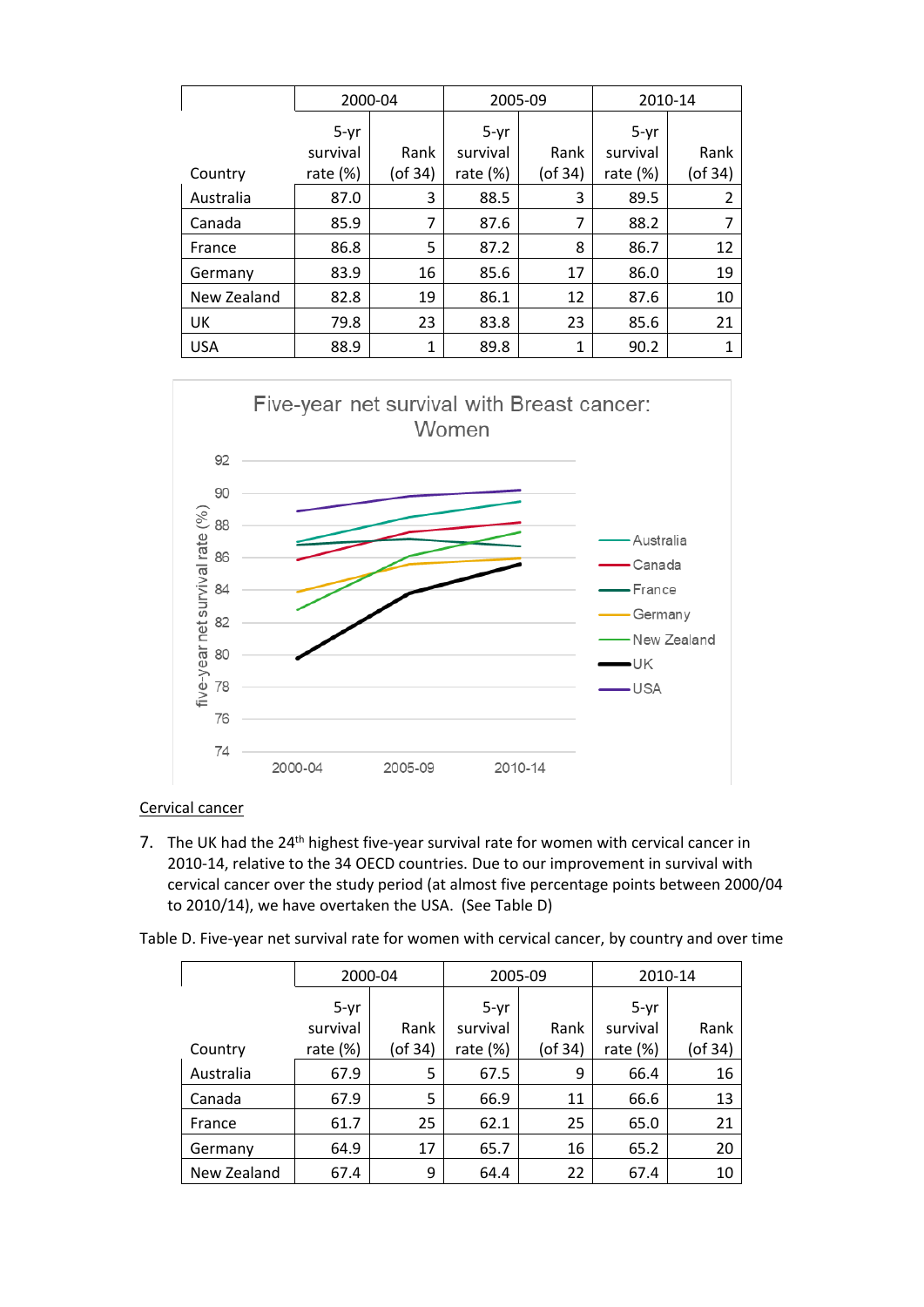

## Colon cancer

8. The UK had the 25<sup>th</sup> highest five-year survival rate for patients with cancer of the colon in 2010-14, relative to the 34 OECD countries. We have the lowest survival rate throughout the study period of the 7 countries displayed, but again show the greatest improvement at 8 percentage points (see Table E)

Table E. Five-year net survival rate for patients with cancer of the colon, by country and over time

|             | 2000-04     |               | 2005-09     |               | 2010-14     |               |
|-------------|-------------|---------------|-------------|---------------|-------------|---------------|
|             | 5-yr        |               | $5-yr$      |               | $5-yr$      |               |
|             | survival    | Rank          | survival    | Rank          | survival    | Rank          |
| Country     | rate $(\%)$ | $($ of 34 $)$ | rate $(\%)$ | $($ of 34 $)$ | rate $(\%)$ | $($ of 34 $)$ |
| Australia   | 63.7        | 5             | 68.1        | 2             | 70.7        | 3             |
| Canada      | 61.6        | 9             | 65.7        | 5             | 67.0        | 8             |
| France      | 60.7        | 13            | 63.6        | 14            | 63.7        | 16            |
| Germany     | 62.0        | 8             | 64.9        | 9             | 64.8        | 13            |
| New Zealand | 61.4        | 10            | 62.8        | 17            | 64.0        | 15            |
| UK          | 52.0        | 25            | 56.5        | 22            | 60.0        | 25            |
| <b>USA</b>  | 64.7        | 2             | 65.5        | 6             | 64.9        | 10            |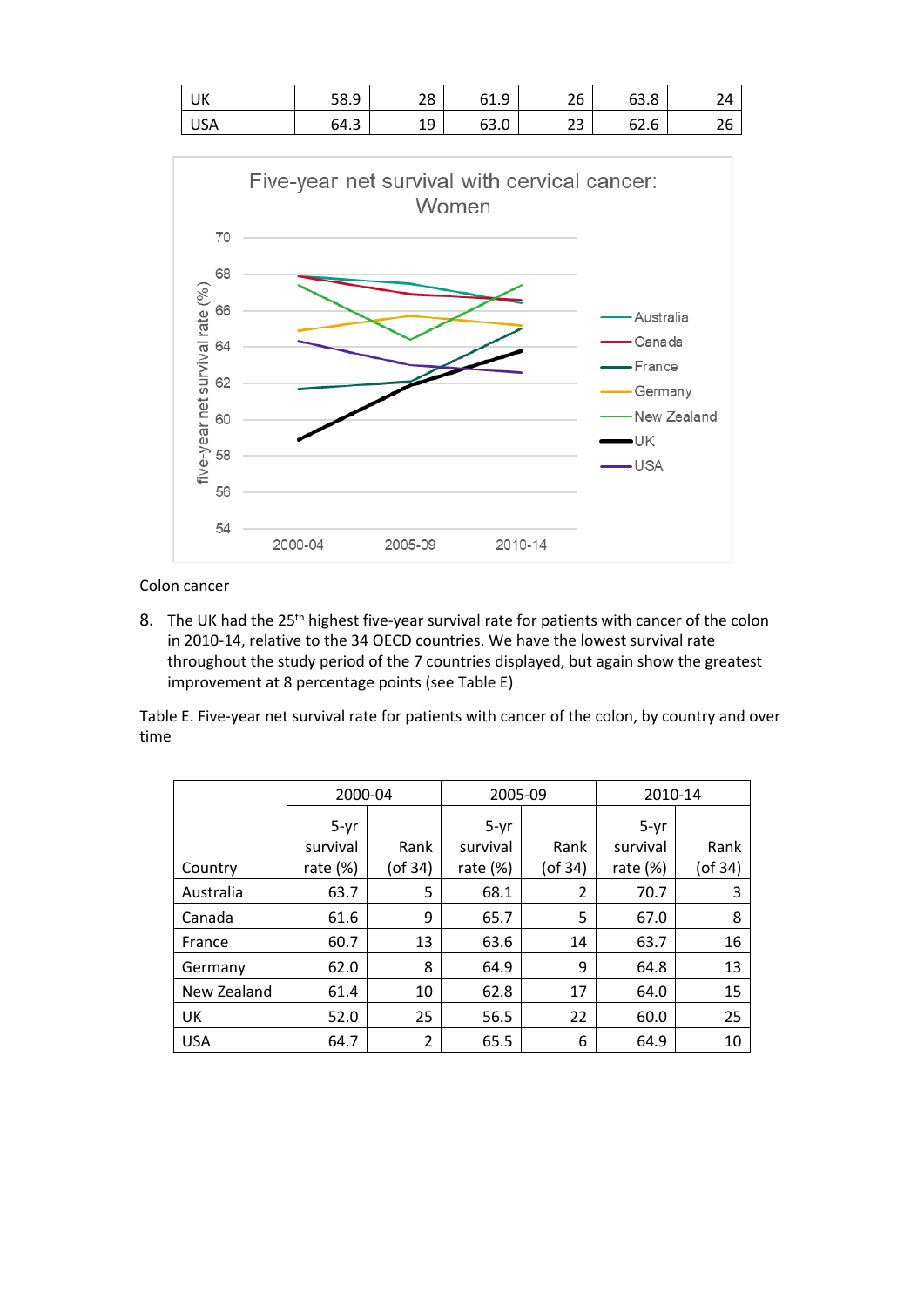

#### Rectal cancer

9. The UK had the 17<sup>th</sup> highest five-year survival rate for patients with rectal cancer in 2010-14 among the 34 OECD countries. Our improvement in survival over the study period is again highest among the countries displayed at almost 8 percentage points, moving the UK above France and Germany (see Table F).

|             | 2000-04    |                |            | 2005-09       |             | 2010-14        |  |
|-------------|------------|----------------|------------|---------------|-------------|----------------|--|
|             | $5-yr$     |                | $5-yr$     |               | $5-yr$      |                |  |
|             | survival   | Rank           | survival   | Rank          | survival    | Rank           |  |
| Country     | rate $(%)$ | $($ of 34 $)$  | rate $(%)$ | $($ of 34 $)$ | rate $(\%)$ | $($ of 34 $)$  |  |
| Australia   | 64.4       | $\overline{2}$ | 68.6       | 1             | 71.0        | $\overline{2}$ |  |
| Canada      | 61.9       | 7              | 65.5       | 7             | 66.8        | 6              |  |
| France      | 58.3       | 16             | 60.7       | 18            | 60.9        | 21             |  |
| Germany     | 60.9       | 8              | 62.2       | 16            | 62.3        | 18             |  |
| New Zealand | 60.1       | 11             | 63.3       | 13            | 66.0        | 8              |  |
| UK          | 54.6       | 20             | 58.7       | 21            | 62.5        | 17             |  |
| <b>USA</b>  | 63.9       | 3              | 64.5       | 9             | 64.1        | 15             |  |

Table F. Five-year net survival rate for patients with rectal cancer, by country and over time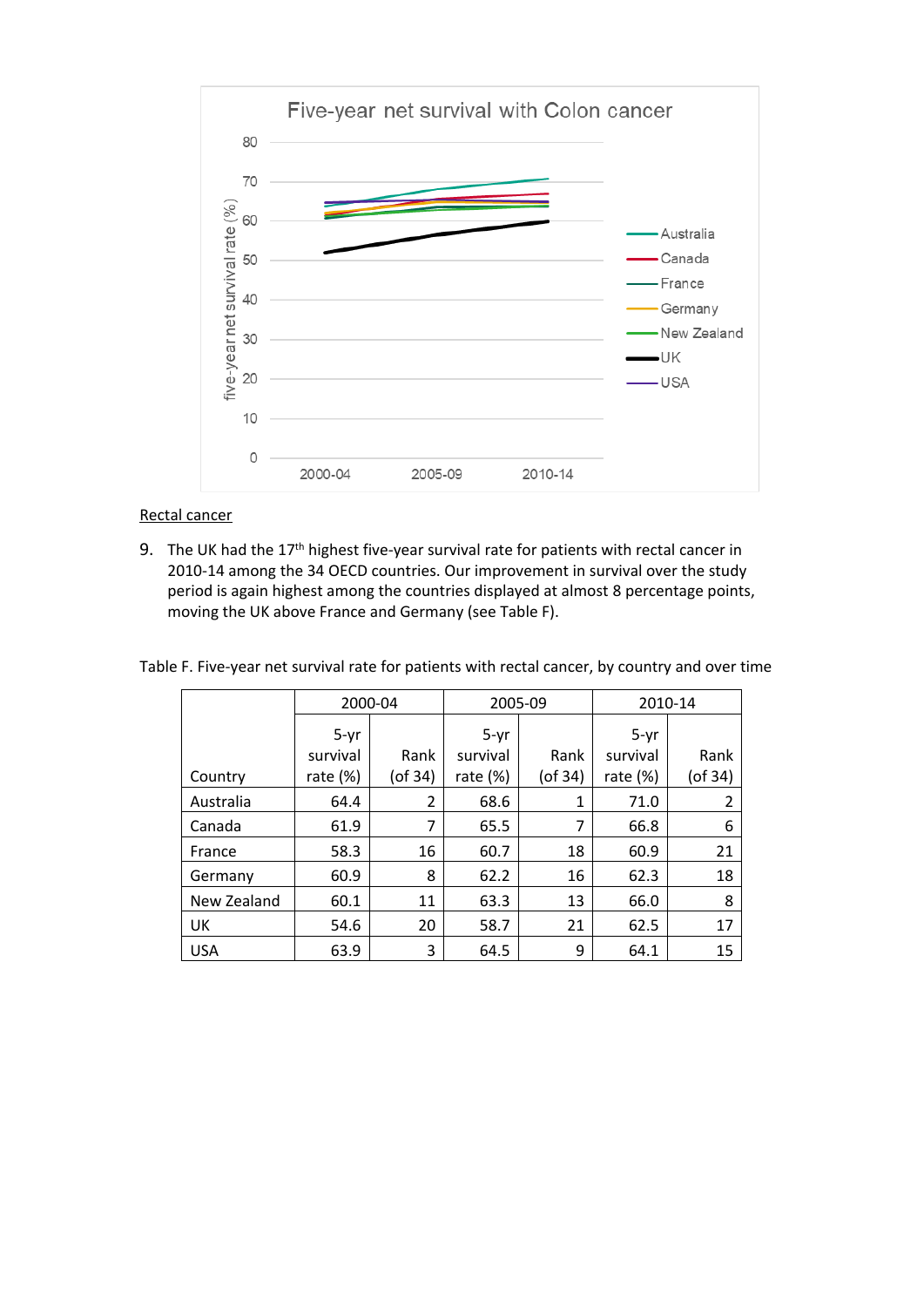

Lung cancer

10. The UK had the 28<sup>th</sup> highest five-year survival rate for patients with lung cancer in 2010-14 among the 34 OECD countries. We again have the highest improvement over the study period among the seven countries shown (5 percentage points), although for 2010-14 the actual survival rate continues to be 2 percentage points lower than any of the others (see table G.

| Table G. Five-year net survival rate for patients with lung cancer, by country and over time |  |
|----------------------------------------------------------------------------------------------|--|

|             | 2000-04     |         | 2005-09     |               | 2010-14     |         |
|-------------|-------------|---------|-------------|---------------|-------------|---------|
|             | $5-yr$      |         | $5-yr$      |               | $5-yr$      |         |
|             | survival    | Rank    | survival    | Rank          | survival    | Rank    |
| Country     | rate $(\%)$ | (of 34) | rate $(\%)$ | $($ of 34 $)$ | rate $(\%)$ | (of 34) |
| Australia   | 14.8        | 11      | 17.1        | 10            | 19.4        | 12      |
| Canada      | 16.3        | 6       | 18.5        | 7             | 20.6        | 5       |
| France      | 14.1        | 13      | 16.2        | 14            | 17.3        | 17      |
| Germany     | 14.9        | 10      | 16.9        | 12            | 18.3        | 14      |
| New Zealand | 11.4        | 22      | 12.4        | 26            | 15.3        | 23      |
| UK          | 8.3         | 33      | 10.1        | 31            | 13.3        | 28      |
| <b>USA</b>  | 17.0        | 5       | 19.4        | 6             | 21.2        | 4       |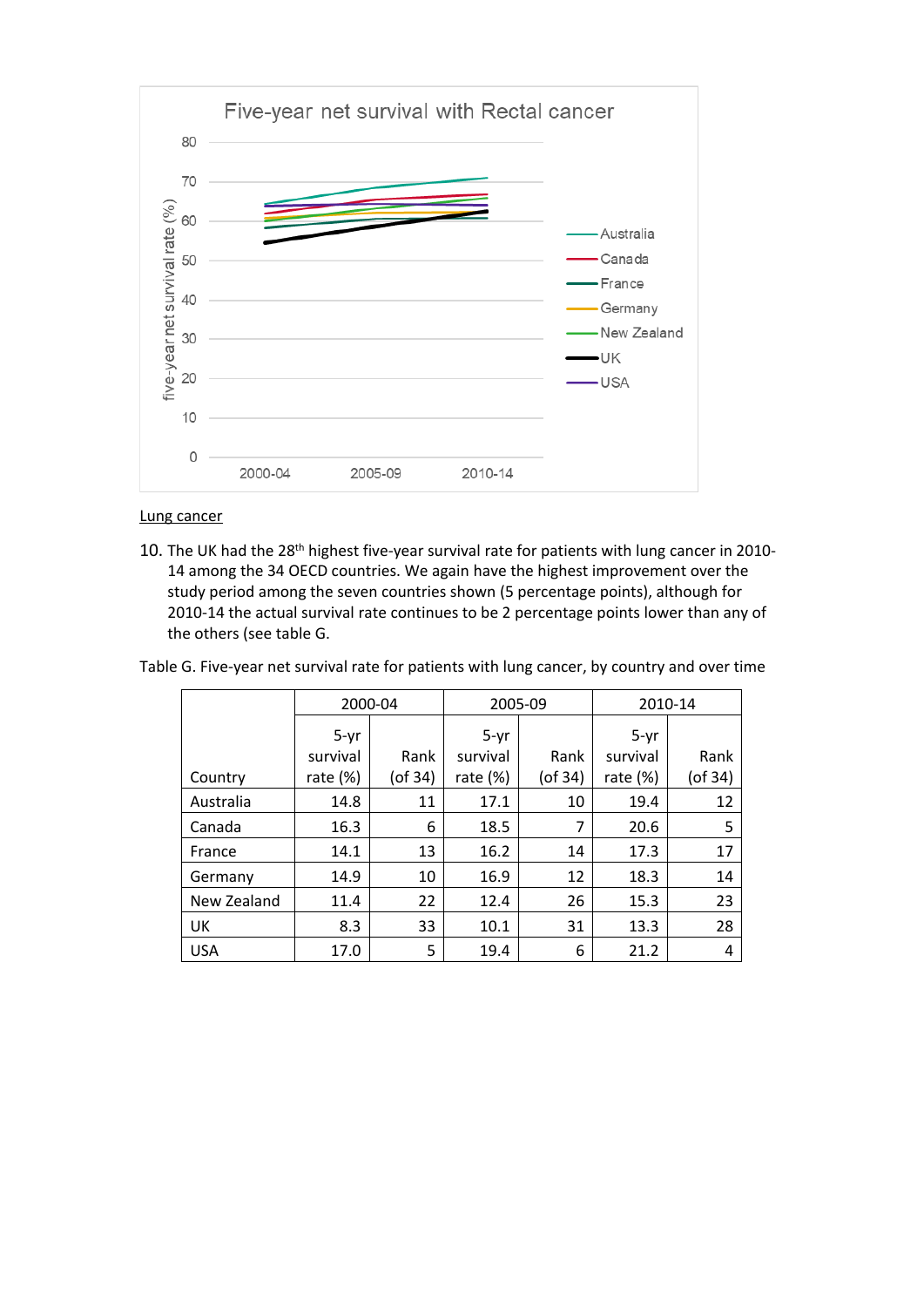

#### Prostate cancer

11. The UK had the 24<sup>th</sup> highest five-year survival rate for men with prostate cancer in 2010-14 among the 34 OECD countries. The UK and Australia had a markedly higher improvement in survival over the study period than any of the other selected countries (6.8 and 6.7 percentage points respectively). However, Table H shows the UK's net survival rate is still at least 1.5% lower than any of the other six selected countries.

|  | Table H. Five-year net survival rate for men with prostate cancer, by country and over time |
|--|---------------------------------------------------------------------------------------------|
|  |                                                                                             |

|             | 2000-04     |         | 2005-09    |               | 2010-14     |         |
|-------------|-------------|---------|------------|---------------|-------------|---------|
|             | $5-yr$      |         | $5-yr$     |               | $5-yr$      |         |
|             | survival    | Rank    | survival   | Rank          | survival    | Rank    |
| Country     | rate $(\%)$ | (of 34) | rate $(%)$ | $($ of 34 $)$ | rate $(\%)$ | (of 34) |
| Australia   | 87.8        | 11      | 93.2       | 7             | 94.5        | 3       |
| Canada      | 93.0        | 3       | 94.2       | 3             | 93.6        | 6       |
| France      | 90.1        | 7       | 93.6       | 5             | 93.1        | 9       |
| Germany     | 90.4        | 6       | 91.8       | 10            | 91.6        | 12      |
| New Zealand | 89.1        | 10      | 89.3       | 20            | 90.3        | 18      |
| UK          | 81.9        | 24      | 86.7       | 26            | 88.7        | 24      |
| <b>USA</b>  | 97.5        | 1       | 98.1       | 1             | 97.4        |         |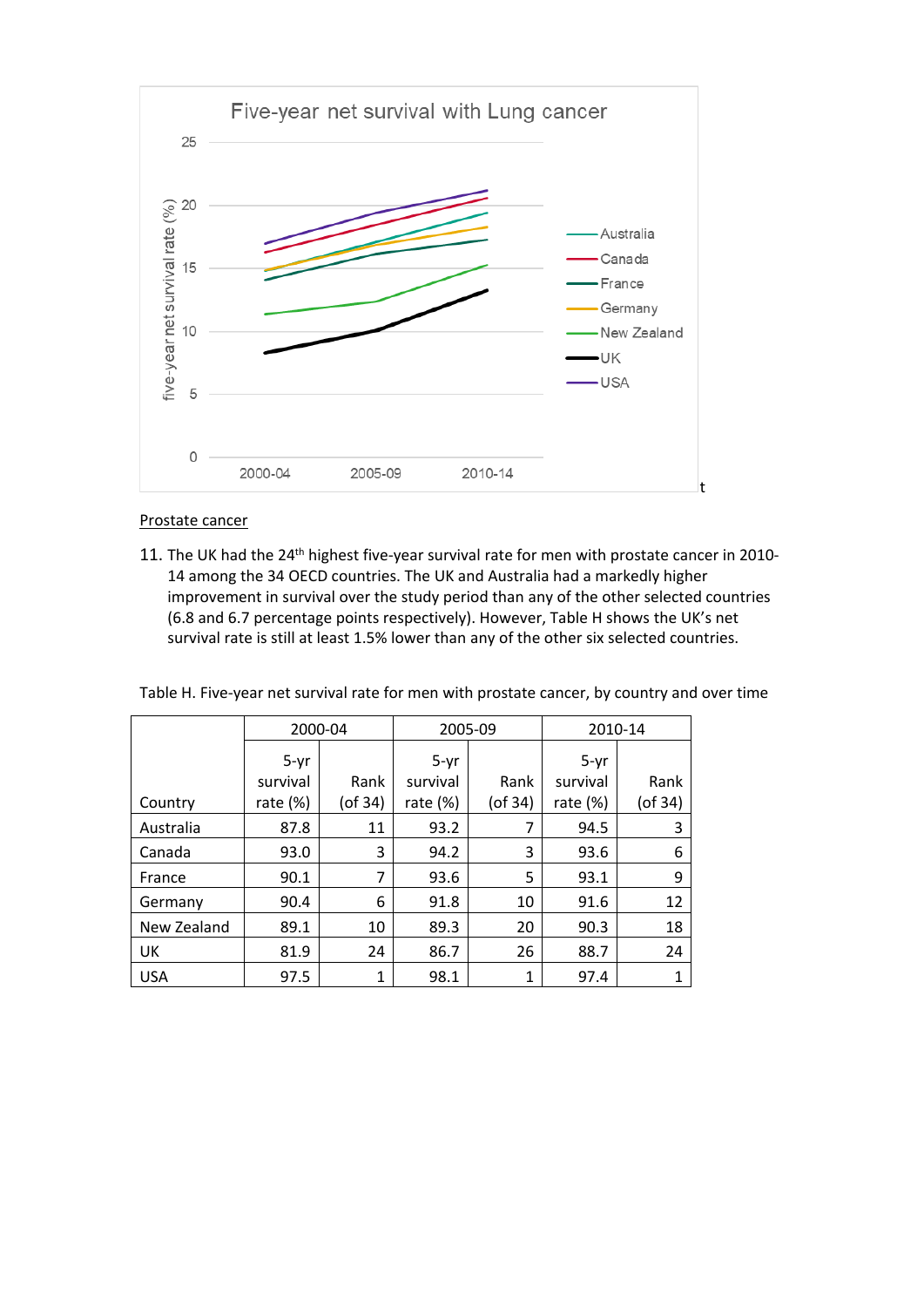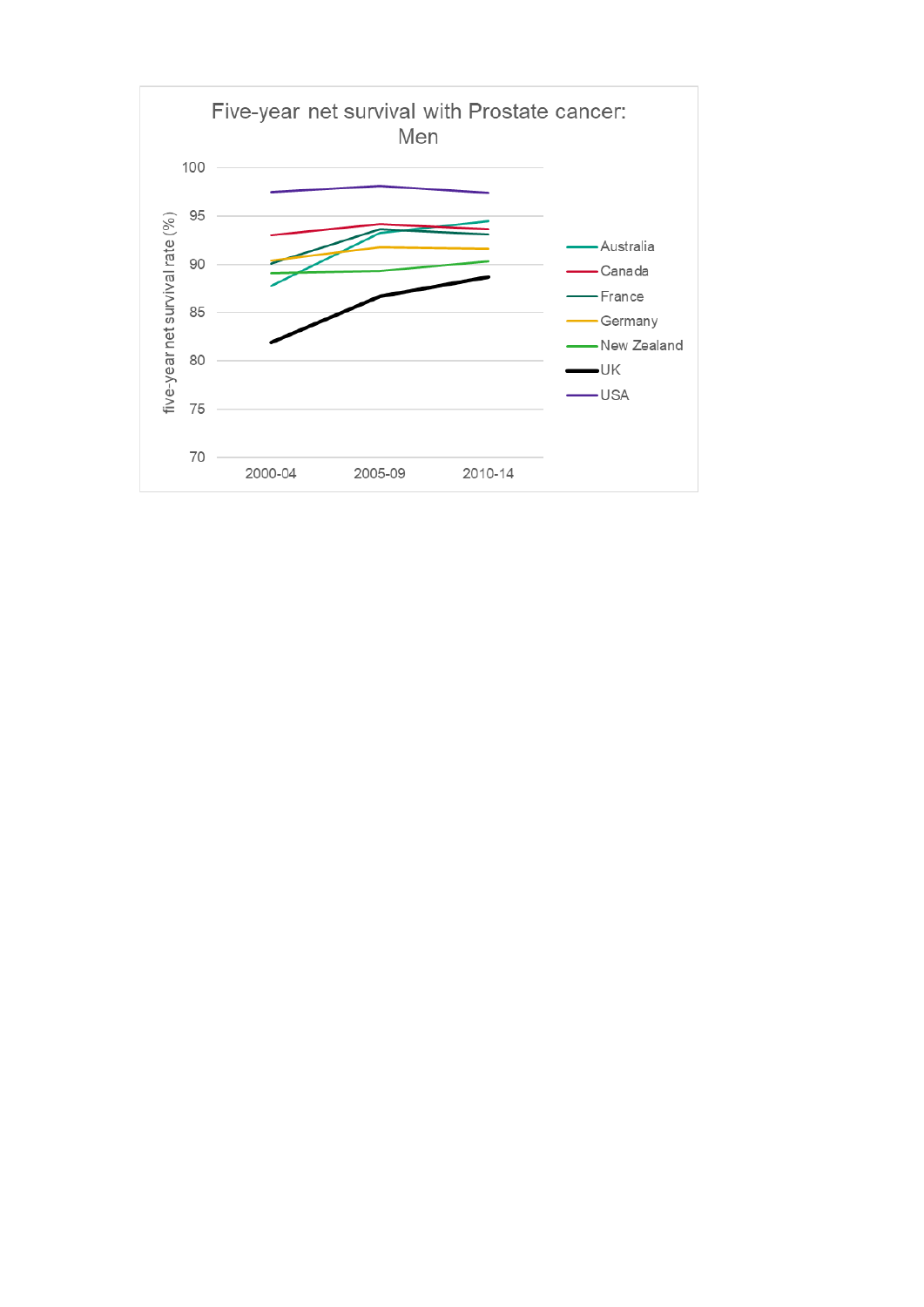#### <span id="page-28-0"></span>Annex C: Covid-19 wait time comparison



2 Week Wait Performance and Activity Oct 2009 – Feb 2021 with pandemic onset and expected standard



31 Day Performance and Activity Oct 2009 – Feb 2021 with pandemic onset and expected standard